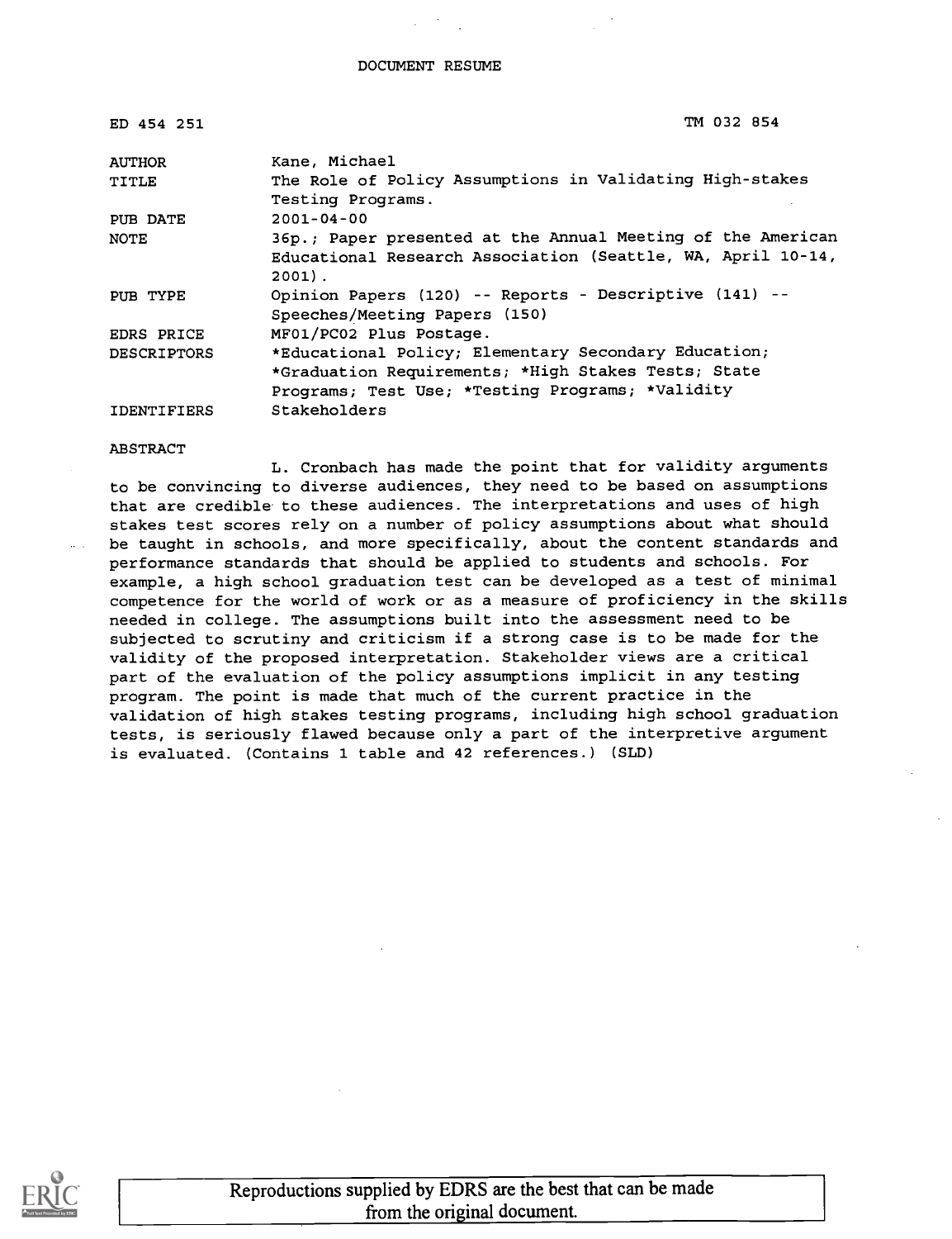### The Role of Policy Assumptions in Validating High-stakes Testing Programs

Michael Kane UW, Madison

U.S. DEPARTMENT OF EDUCATION<br>Office of Educational Research and improvement<br>EDUCATIONAL RESOURCES INFORMATION

CENTER (ERIC) This document has been reproduced as received from the person or organization originating it.

Minor changes have been made to improve reproduction quality.

Points of view or opinions stated in this document do not necessarily represent official OERI position or policy. 1

PERMISSION TO REPRODUCE AND DISSEMINATE THIS MATERIAL HAS BEEN GRANTED BY

M . ane

TO THE EDUCATIONAL RESOURCES INFORMATION CENTER (ERIC)

Paper presented at the annual meeting of the American Educational Research Association, Seattle, 2001



BEST COPYAVAILABLE

 $\overline{c}$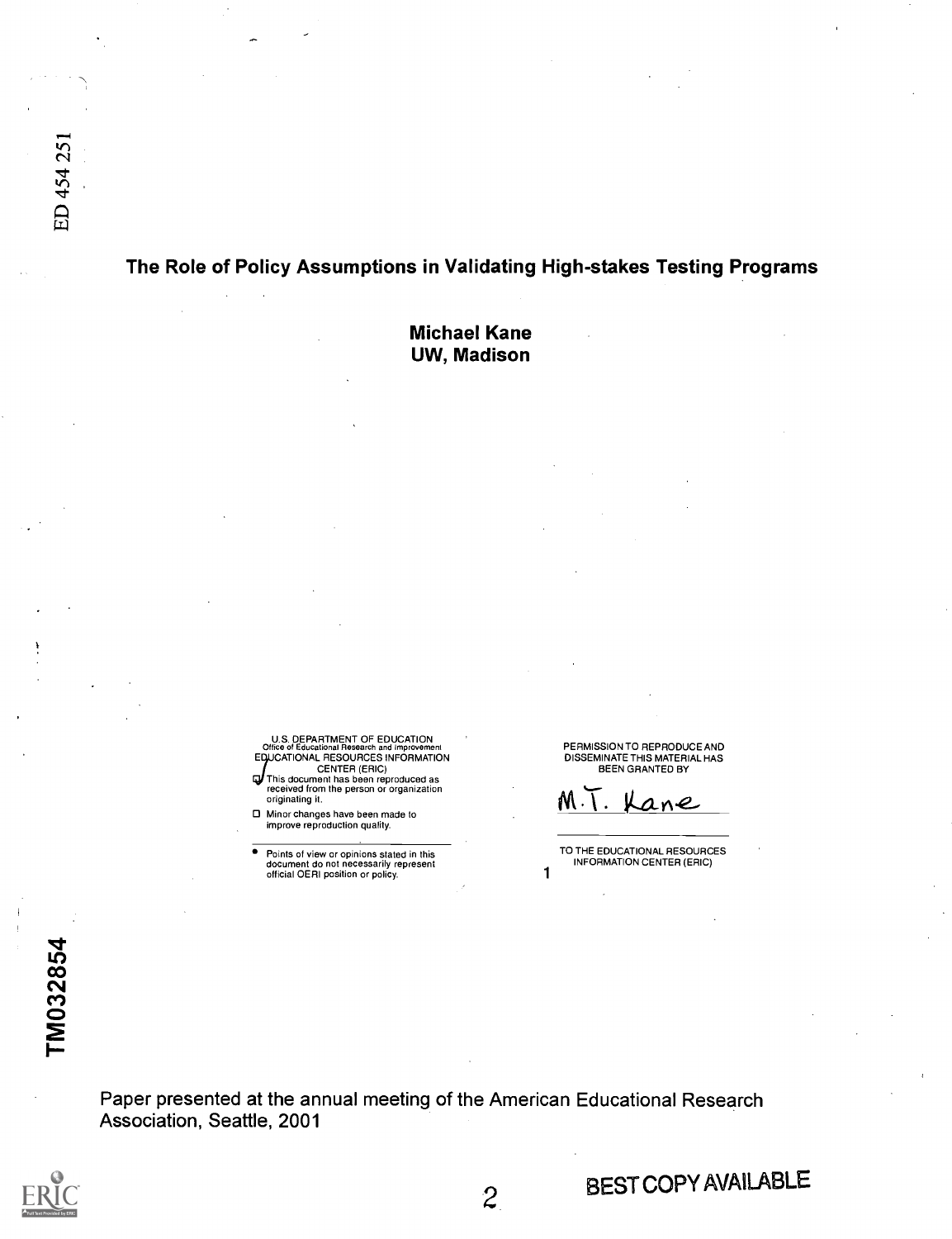### The Role of Policy Assumptions in Validating High-stakes Testing Programs

#### Abstract

Cronbach has made the point that for validity arguments to be convincing to diverse audiences, they need to be based on assumptions that are credible to these audiences. The interpretations and uses of high-stakes test scores rely on a number of policy assumptions about what should be taught in schools, and more specifically, about the content standards and performance standards that should be applied to students and schools. For example, a H.S. graduation test can be developed as a test of minimal competence for the world of work, or as a measure of proficiency in the skills needed in college. The assumptions built into the assessment need to be subjected to scrutiny and criticism, if a strong case is to be made for the validity of the proposed interpretation, and stakeholder views are a critical part of the evaluation of the policy, assumptions implicit in any testing program.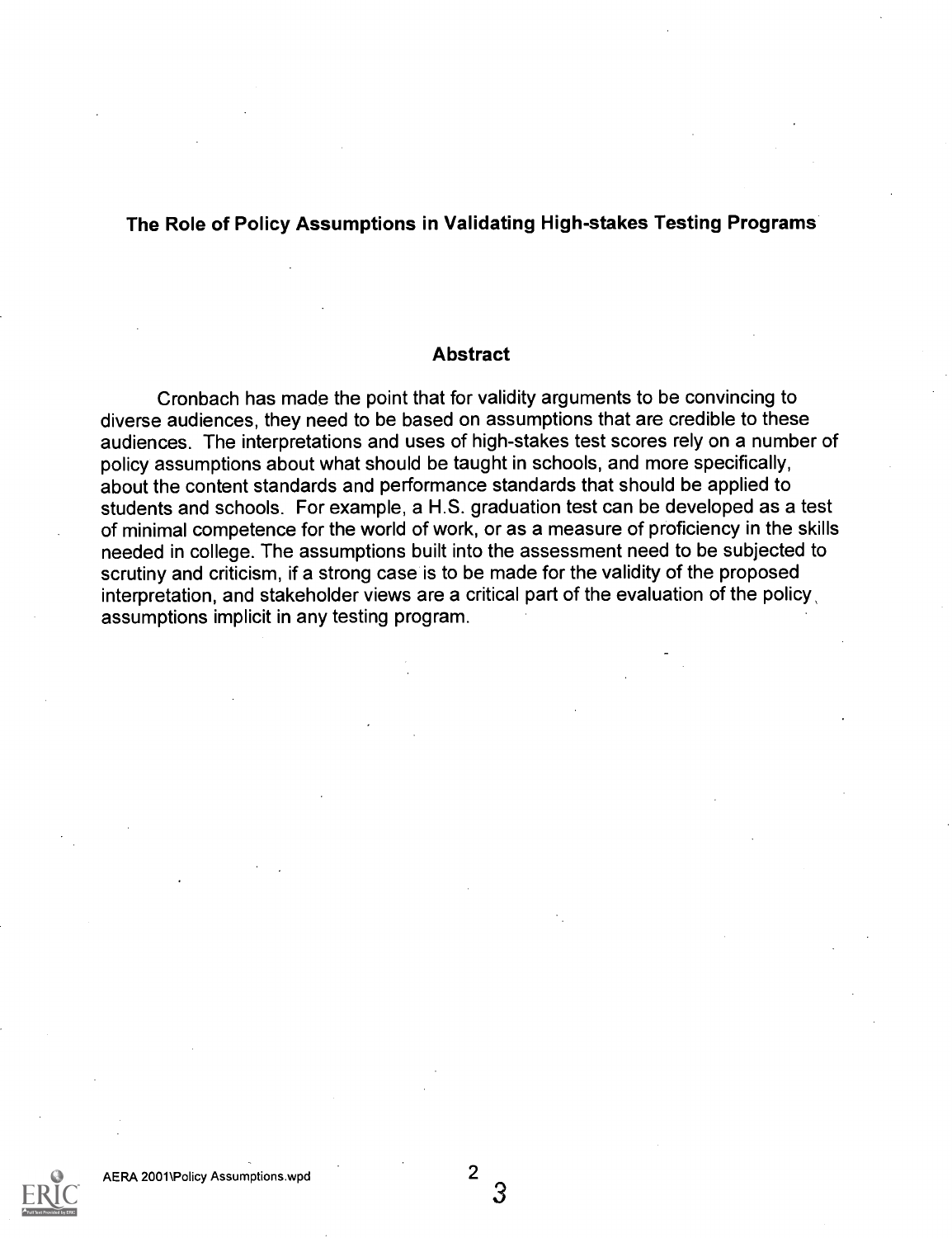Tests are routinely used to make educational decisions. When these decisions have potentially serious consequences, the testing program is said to be "high-stakes." Note that it is their consequences that insert the "high stakes."

It is also the potential consequences that generate the controversy surrounding these tests, with the proponents (Ward, 2000) looking forward to a wide range of positive consequences, and the critics (Haney, 1991; Eisner, 2001; Thompson, 2001) fearing a rash of negative consequences. There does not seem to be much disagreement about the legitimacy of using the actual or anticipated consequences of the testing program in arguments for or against such testing programs.

#### Validation: Interpretive Arguments and Validity Arguments

According to the Standards for Educational and Psychological Testing (AERA, APA, NCME, 1999, p. 9), "Validity refers to the degree to which evidence and theory support the interpretations of test scores entailed by proposed uses of tests." The test itself is not validated, and test scores *per se* are not validated. It is the interpretation determined by the proposed use that is validated (Cronbach, 1971; Messick, 1989).

A validity argument, provides an overall evaluation of the plausibility of the proposed interpretation and uses of test scores (House, 1980; Cronbach, 1988). It aims for a cogent presentation of all of the evidence relevant to the proposed interpretation, and to the extent possible, the evidence relevant to plausible alternate interpretations.

In order to evaluate the plausibility of a test-score interpretation (i.e., in order to develop a validity argument), it is necessary to be clear about what the interpretation claims. A proposed interpretation can be defined in some detail by specifying it as an

4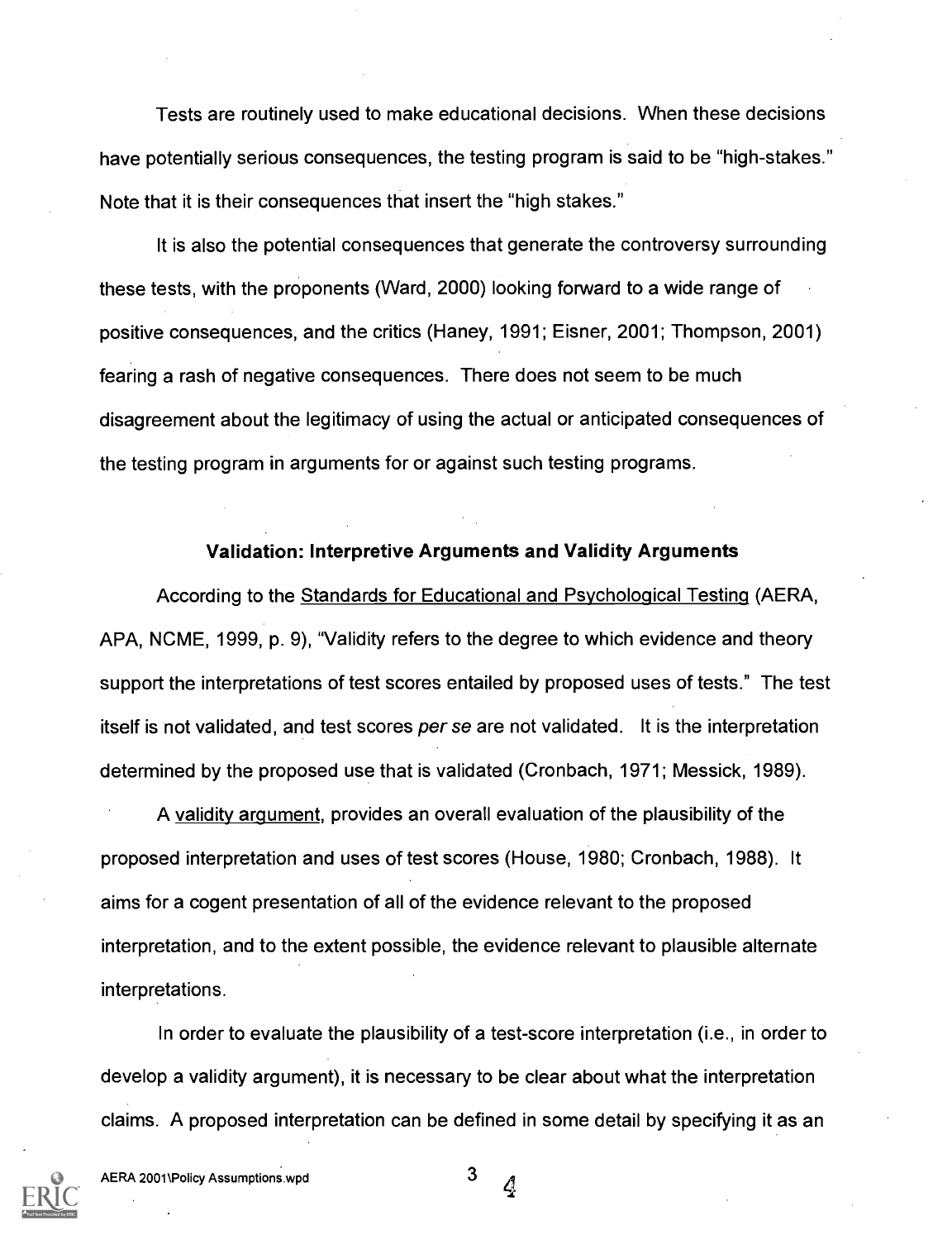interpretive argument, or network of inferences and supporting assumptions leading from scores to conclusions and decisions (Kane, 1992; Shepard, 1993; Crooks, Kane & Cohen, 1996). The interpretive argument serves two functions. It provides an explicit statement of the proposed interpretation/use, and it provides a framework for developing a validity argument.

Given a clear statement of the proposed interpretation in terms of an explicitly stated interpretative argument, the evidence needed to validate the interpretation is the evidence needed to evaluate the inferences and assumptions in the interpretive argument. Interpretive arguments generally contain a number of inferences and assumptions, and the validation effort should presumably focus on studies that are most relevant to the inferences and assumptions in the interpretive argument, preferably paying particular attention to the weakest links in the argument.

For example, the scores on an achievement test consisting of mathematics problems could be interpreted as a measure of problem-solving skill in mathematics. The first step in the interpretation would involve an evaluation of the student's performance on each problem, resulting in the assignment of a score to the student's solution to the problem. The score on all of the problems in the test could then be combined into a single observed score for the student. The observed score could be generalized from the performances actually observed to a universe of possible performances on similar problems under similar circumstances. The scores could then be extrapolated to conclusions about expected performance on the domain of mathematics problems associated with "problem-solving in mathematics." For the interpretive argument as a whole to be considered valid, each of the inferences in the argument should be supported by appropriate evidence.

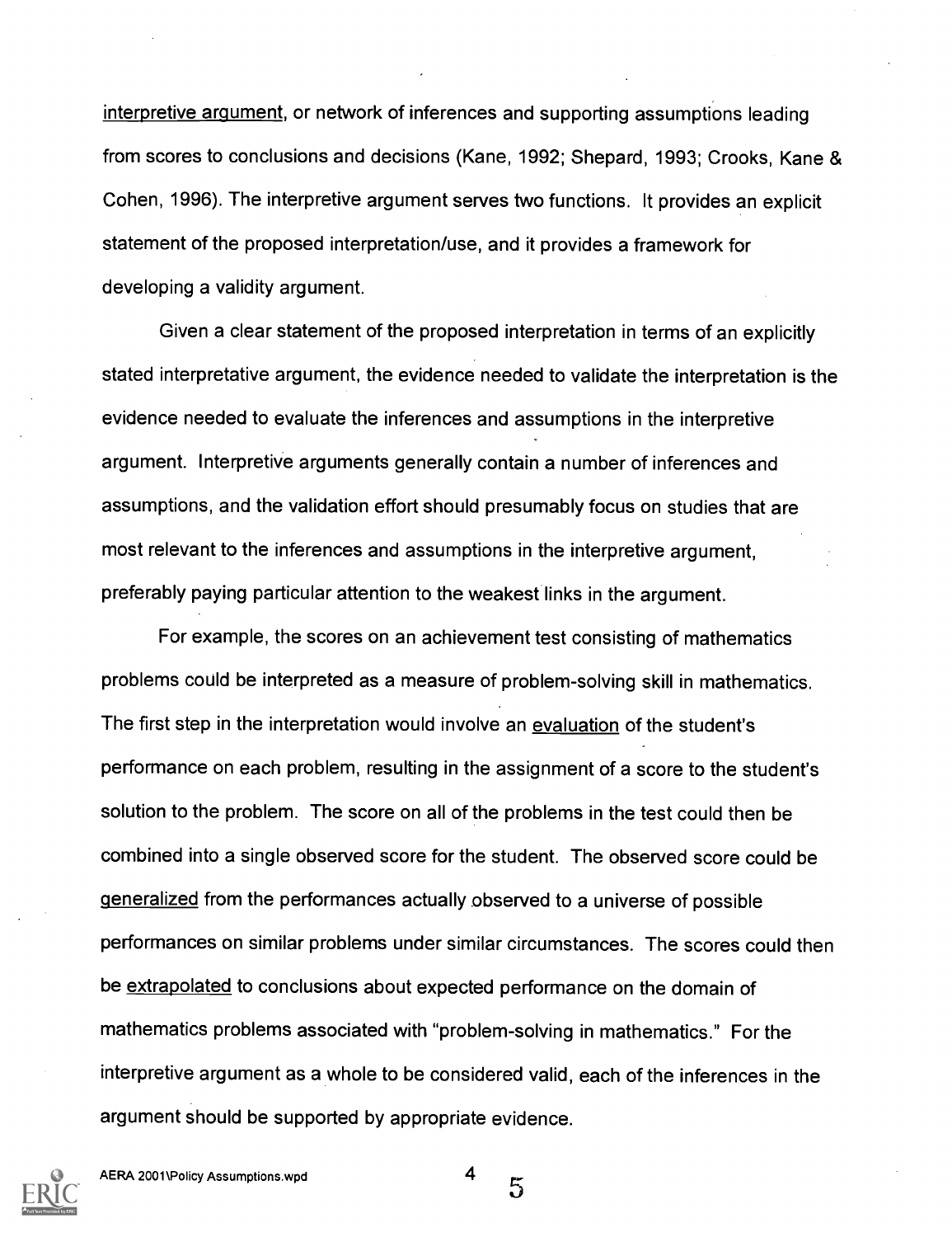Validation involves a clear statement of the proposed interpretation, by explicitly stating what it claims and what it assumes, the identification of potential competing interpretations, and the development of evidence supporting the inferences and assumptions in the interpretation and refuting competing interpretations (Cronbach, 1988, Messick, 1989). The validity argument evaluates the plausibility of the interpretive argument by examining whether the conclusions follow from the assumptions and whether the assumptions are reasonable, a priori, or are supported by data.

Note that test-score interpretations are constructs in the sense that they are constructed by some person or persons. Furthermore, a test score may have several legitimate interpretations and may be used to make different kinds of decisions, each with its own interpretive argument. In the example introduced earlier, a score on the mathematics test might be interpreted simply in terms of skill in solving the kind of problem included in the test. This basic interpretation involves the evaluation of performance and the generalization of the observed performance to a larger universe of "similar" performances, but it does not require an extrapolation to any other kind of performance. It is simply an inference to expected performance on a particular kind of task, based on a sample of that kind of performance. This simple interpretation is relatively easy to support using content-related evidence (Cronbach, 1971; Messick, 1989) and evidence for the generalizability of the scores (Brennan, 1992; Cronbach, Gleser, Nanda, & Rajaratman, 1972).

This interpretation could be extended to conclusions about expected performances on other kinds of tasks in the same context, to the same kind of tasks in other contexts, or to different tasks in different contexts. These additional inferences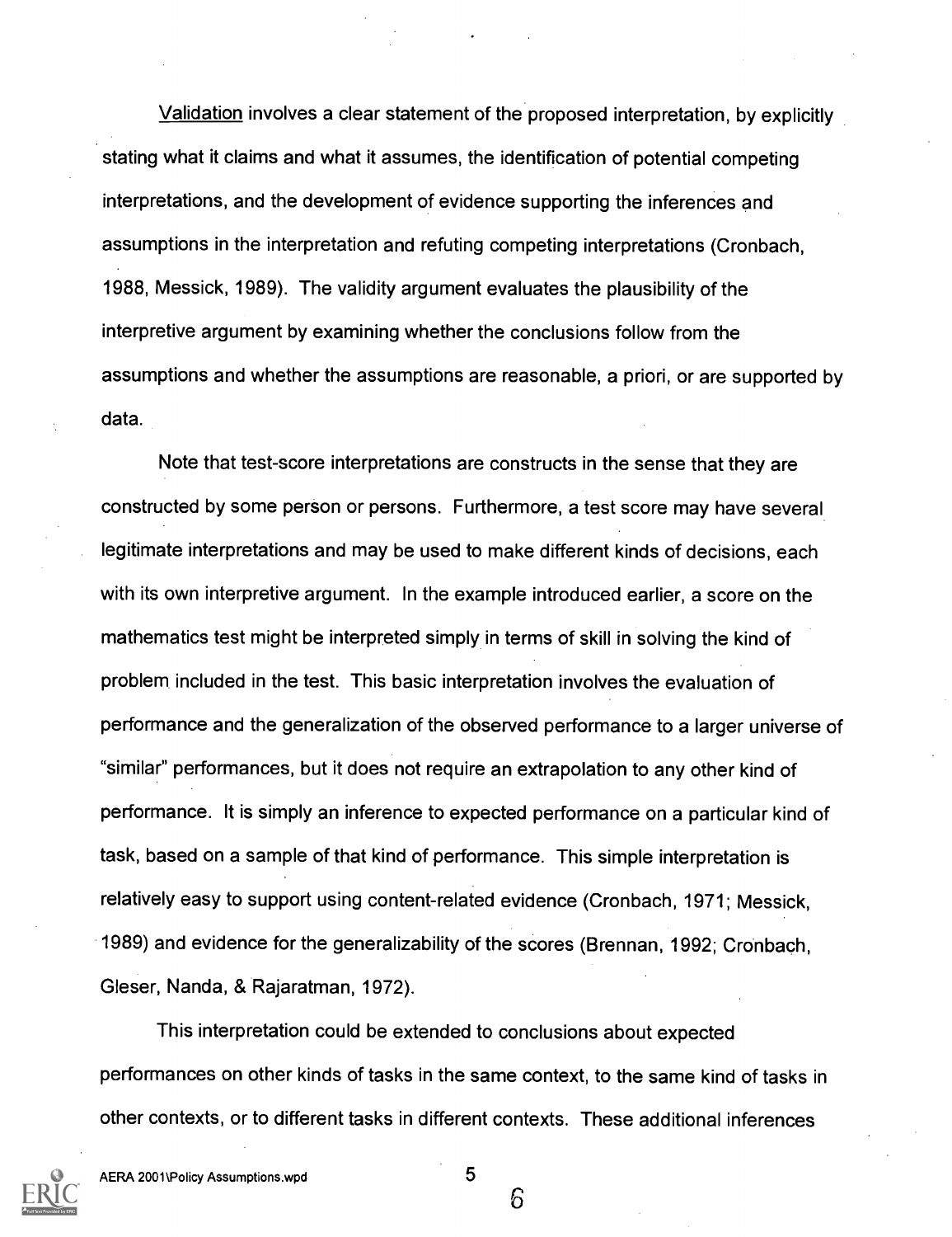require additional evidence for their support, in particular, evidence that performance on one kind of task or in one context is related to performance on the other kinds of tasks in other contexts.

A deeper and more sophisticated interpretation sees the scores on the test as indications of level of achievement on certain procedural and problem-solving skills postulated by a model of performance. The model-based, theoretical interpretation is considerably richer than a simple generalization from performance on a sample of tasks to expected performance on the universe of tasks from which the sample was drawn, and as a result, requires more evidence for its support. In particular, the validity argument for model-based, theoretical interpretations will require evidence for the validity of the theory of performance as well as evidence that the assessments can be interpreted in terms of the theory. An interpretation of test scores in terms of a theoretical model depends on evidence for the model and for the relationship between the observed scores and terms in the model.

The test scores could also be used to make a wide variety of decisions. They could be used to make decisions about end-of-course grades, about graduation from high school, about college admission, or about being hired. It is very unlikely that any single test would serve all of these decisions equally well, and the appropriateness of the test for any of these decisions would be open to question. The use of the test scores to make a particular kind of decision requires evidence supporting the appropriateness of the decision.

In general, the evidence required for validation depends on the proposed interpretation, and it is entirely possible for one or more of these interpretations to be valid, while other of these interpretations are invalid. For example, it is possible that the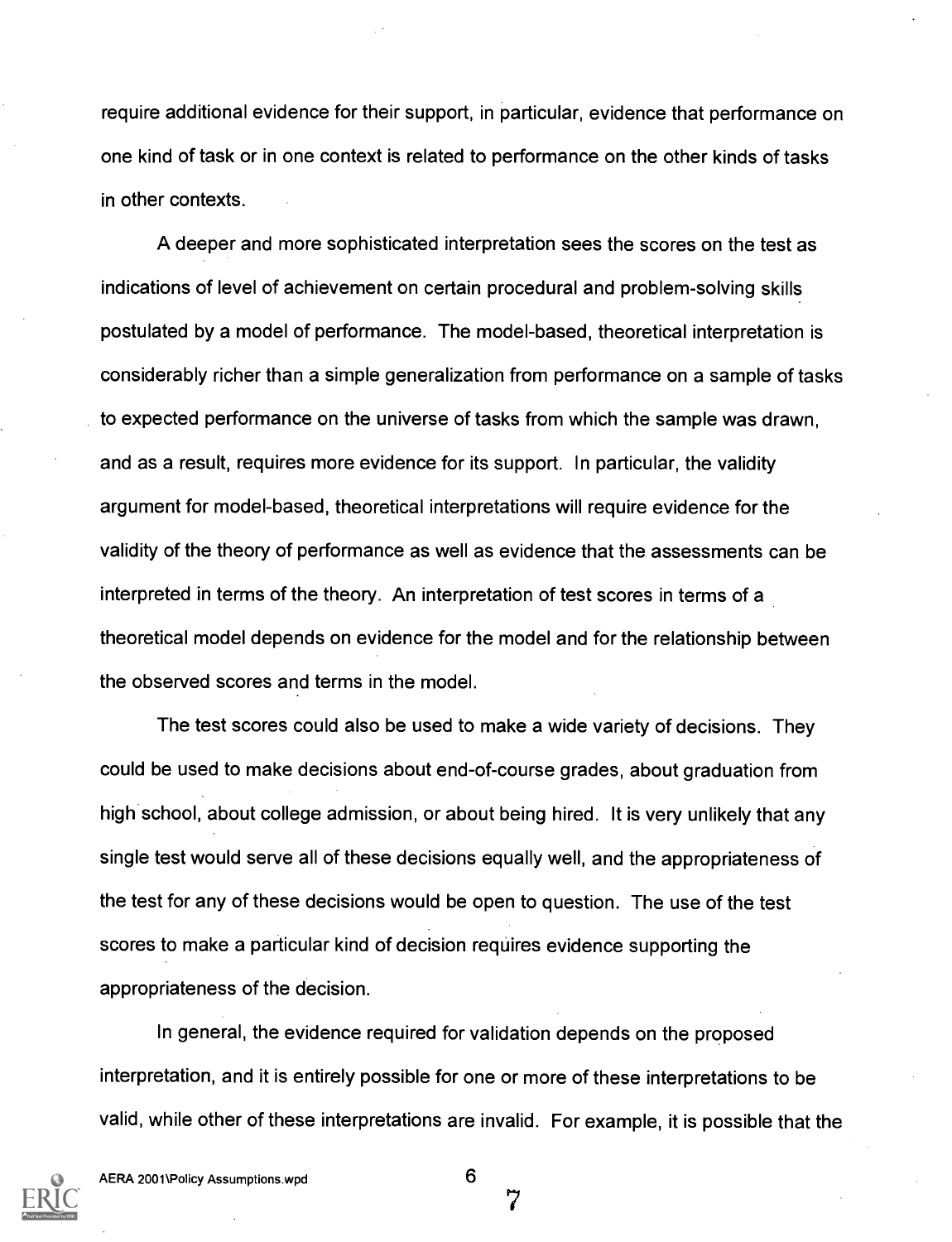test scores provide a good indication of an examinee's skill in solving the kind of problem included in the test, but provide a very poor indication of skill in any wider set of problems or in any other context. On a deeper level, it may be that the test provides a valid measure of skill in solving some kind of problem, but does not provide a good indication of the student's mastery of particular procedural and problem-solving skills. The test can remain the same, and the population of examinees can remain the same, and the scores can remain the same, and yet, validity can vary from one interpretation to another.

I risk belaboring this point, because it is critical to my thesis, and because it is too often passed over lightly as a proposed interpretation is taken for granted and accepted without criticism. Of particular importance in what follows is the possibility that the assumptions supporting a descriptive interpretation of test scores in terms of expected performance in some domain (e.g., the content-domain specified by Test Standards) can be well supported by evidence, while the additional assumptions needed to support a particular use of these test scores are not verified, or even worse, are contradicted by available data.

#### Descriptive Interpretations and Decision-based Interpretations

As noted above, it is the interpretation of test scores that is validated. The test scores can be interpreted in terms of a specific attribute (e.g., achievement in specified content domain) without specifying any particular use of the scores, or it can be directed toward a specific use of the test scores. I will refer to interpretations that estimate some variable for the examinees being tested, without specifying any particular uses for the test scores, as descriptive interpretations.

I will refer to an interpretation involving decisions about examinees as a decision-

ලි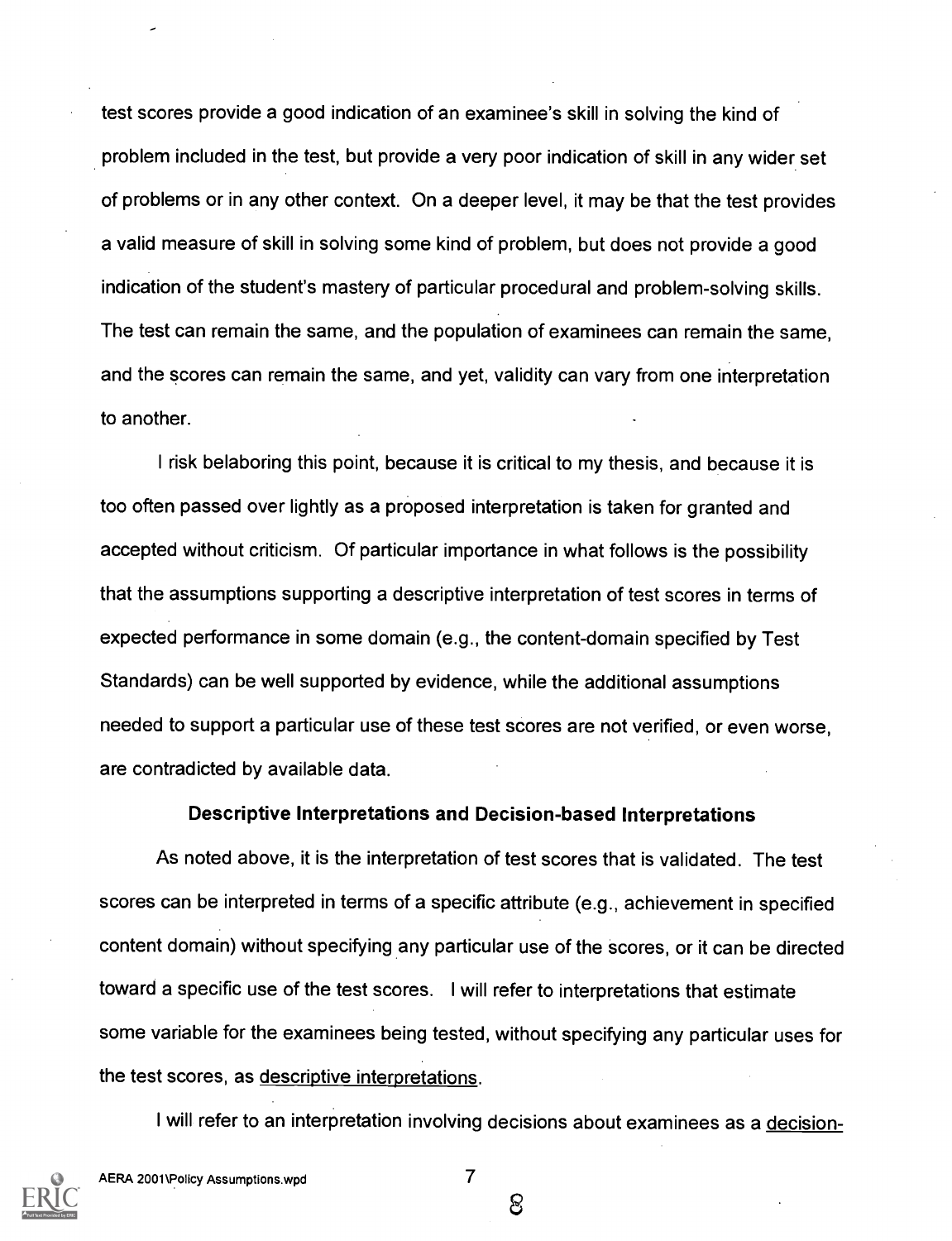based interpretation. These decision-based interpretations involve assumptions supporting the decision procedure's suitability as a policy, and policies are typically justified by claims about their consequences. Decision procedures that generally lead to desirable outcomes are considered sound, and decision procedures that often lead to undesirable outcomes are considered unsound. The focus is on the value judgments (what is desirable outcome?) and empirical assumptions embedded in policy assumptions.

A decision-based interpretation typically involves a descriptive component as part of the interpretation. Test scores are first given a descriptive interpretation, and then the decision is based on this descriptive interpretation. It is conceivable that the descriptive interpretation assigned to the test scores is well supported, but that the use of the test scores is inappropriate. So, it should not be very surprising if a validation effort for a basic descriptive interpretation led to the conclusion that a core set of proposed conclusions about a particular kind of achievement was valid, while a validation study examining the more ambitious decision-based interpretation suggested that the decision procedure as a whole was not valid.

The role of validation in evaluating the credibility of an interpretation per se (i.e., a descriptive interpretation) and its role in evaluating the legitimacy of a particular use (decision-based interpretation) are both recognized in the Standards for Educational and Psychological Testing:

> Validation logically begins with an explicit statement of the proposed interpretation of test scores, along with a rationale for the relevance of the interpretation to the proposed use. (AERA, APA, NCME, 1999, p. 9)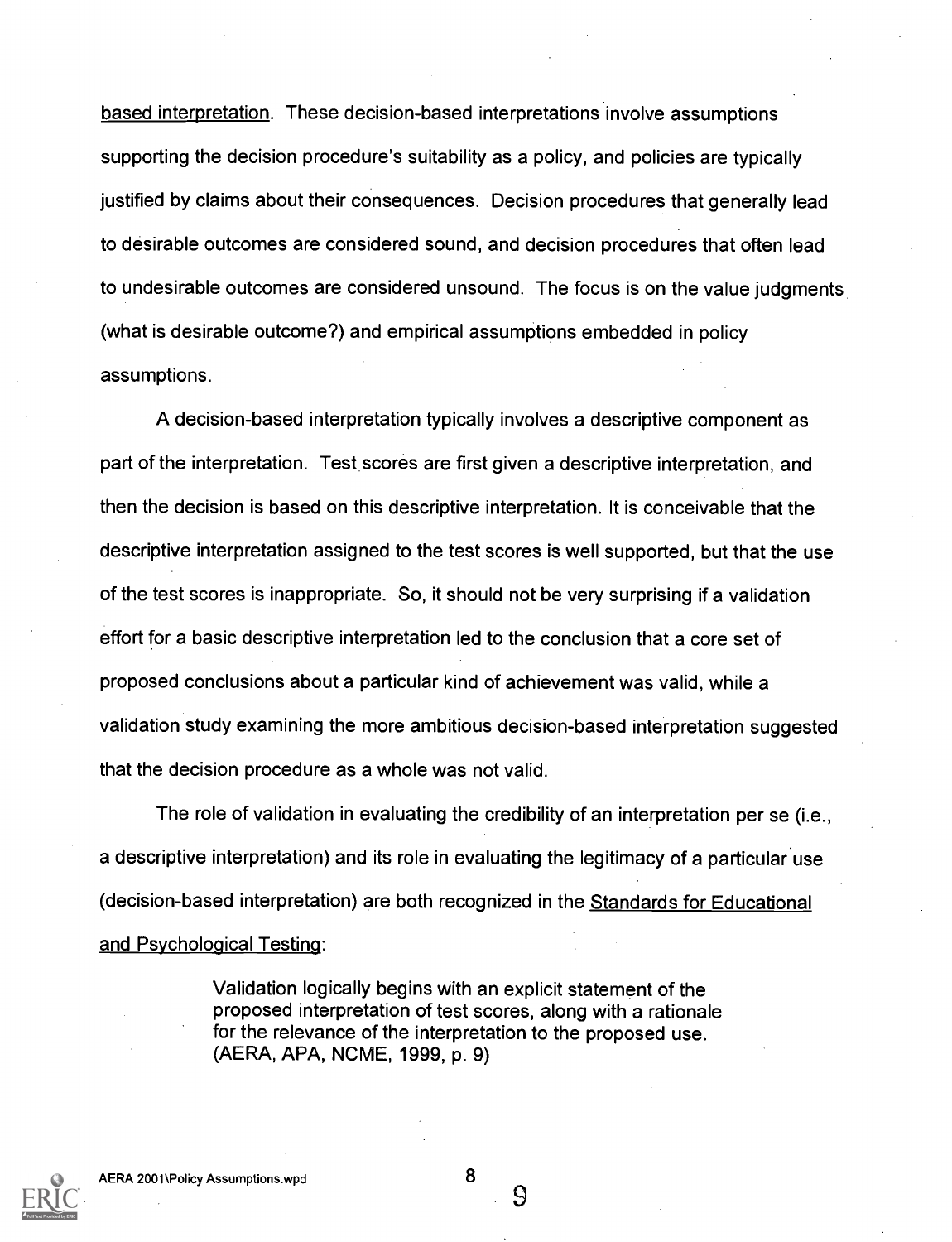The Standards go on to say that validation involves the development of a validity argument, "to support the intended interpretation of test scores and their relevance to the proposed use." (AERA, APA, NCME, 1999, p. 9)

In cases where the decisions have serious consequences (i.e., in high-stakes contexts) the Standards clearly come down in favor of evaluating the full, decisionbased interpretations, and not just the descriptive interpretations on which the decision is based:

> The test developer is responsible for furnishing relevant evidence and a rationale in support of the intended test use. The test user is ultimately responsible for evaluating the evidence in the particular setting in which the test is to be used. (AERA, APA, NCME, 1999, p. 11)

Ultimately, the intended use is to be supported by evidence.

Both Messick (1989) and the Standards (AERA, APA, NCME, 1999) include the evaluation of the consequences of test uses under validity. Those who propose to use a test score in a particular way (e.g., to make a particular kind of decision) are expected to justify this use, and these uses are generally justified by showing that the positive consequences of the proposed use outweigh the anticipated negative consequences.

#### Semantic Assumptions and Policy Assumptions

For purposes of this discussion, I will categorize inferences and their supporting assumptions into two broad categories, semantic and policy. Semantic inferences draw conclusions about descriptive or explanatory variables based on test scores. The semantic inferences, including for example, evaluation, generalization, extrapolation, and explanation, are those that lead from scores to conclusions or from one conclusion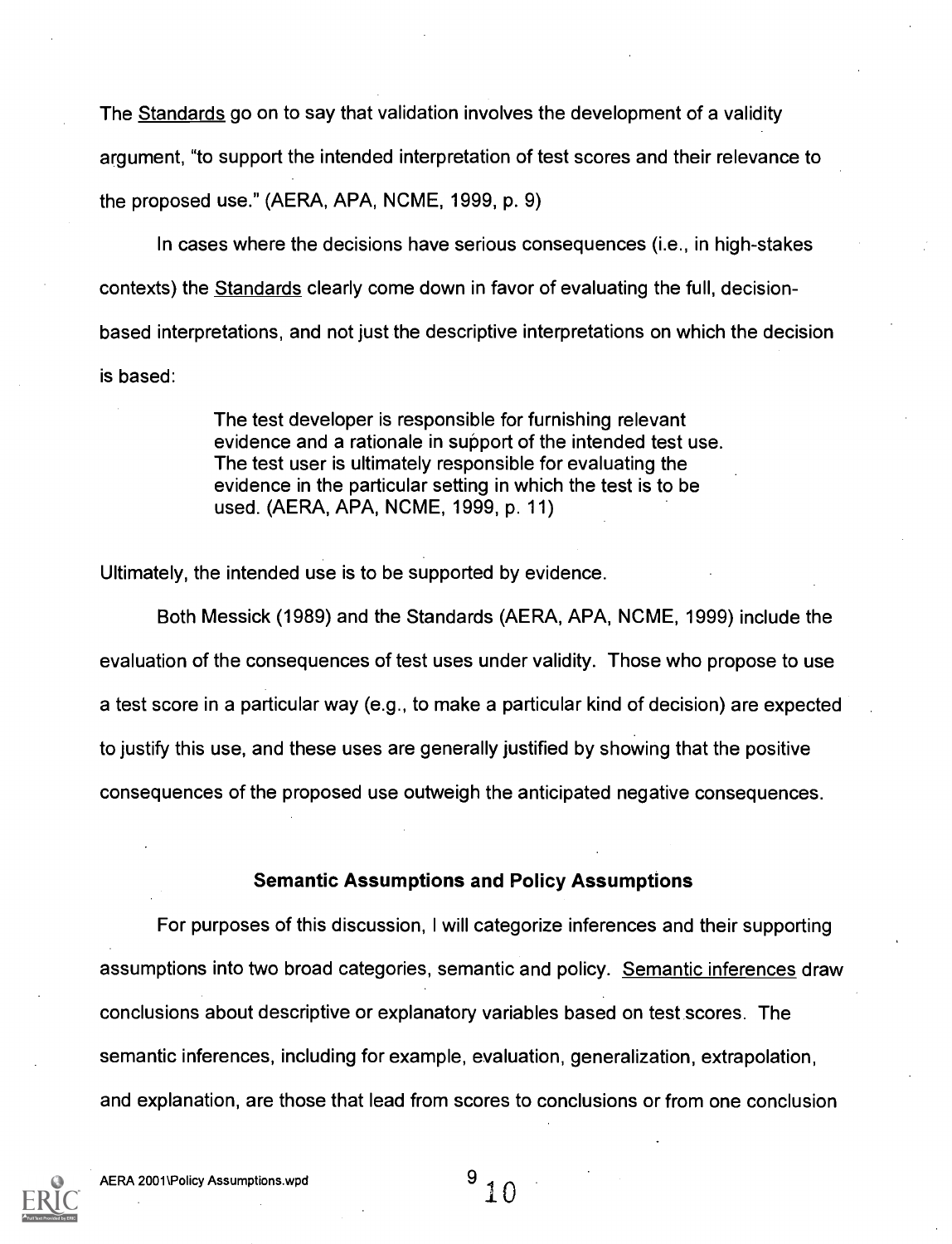to another. They make claims about what the test scores mean. I will refer to the assumptions supporting these semantic inferences as semantic assumptions.

Policy inferences lead from conclusions to decisions, and therefore involve the adoption of decision rules. The justification of such policies is generally based on claims that the decision rule will achieve certain desirable outcomes, and at least implicitly, on claims that the adoption of the decision rules will not do any serious harm. For example, calls for High-school graduation tests generally include the claim that the implementation of the testing program will lead to higher academic performance among high school students and will provide assurance that graduates have met certain standards of achievement.

The policy assumptions supporting these predictions make claims about consequences. In particular, they claim that certain positive consequences will occur because of the adoption of decision rules employing the test, that various negative consequences will not occur or at least will not be too serious, and as the bottom line, they claim that the positive consequences will outweigh the negative consequences. The evaluation of the overall consequences of a decision rule involves an application of the basic principles of decision theory (see Cronbach and Gleser, 1965), although the analysis is usually done qualitatively, because it is not feasible to explicitly define the required utility functions.

The consequences associated with high-stakes testing programs will depend on a number of characteristics of the program, including the level of the stakes (higher stakes generally make for stronger consequences, both positive and negative), the definition of the content standards on which the test is based, the characteristics of the test (e.g., multiple choice or performance), the specification of a cut score or scores,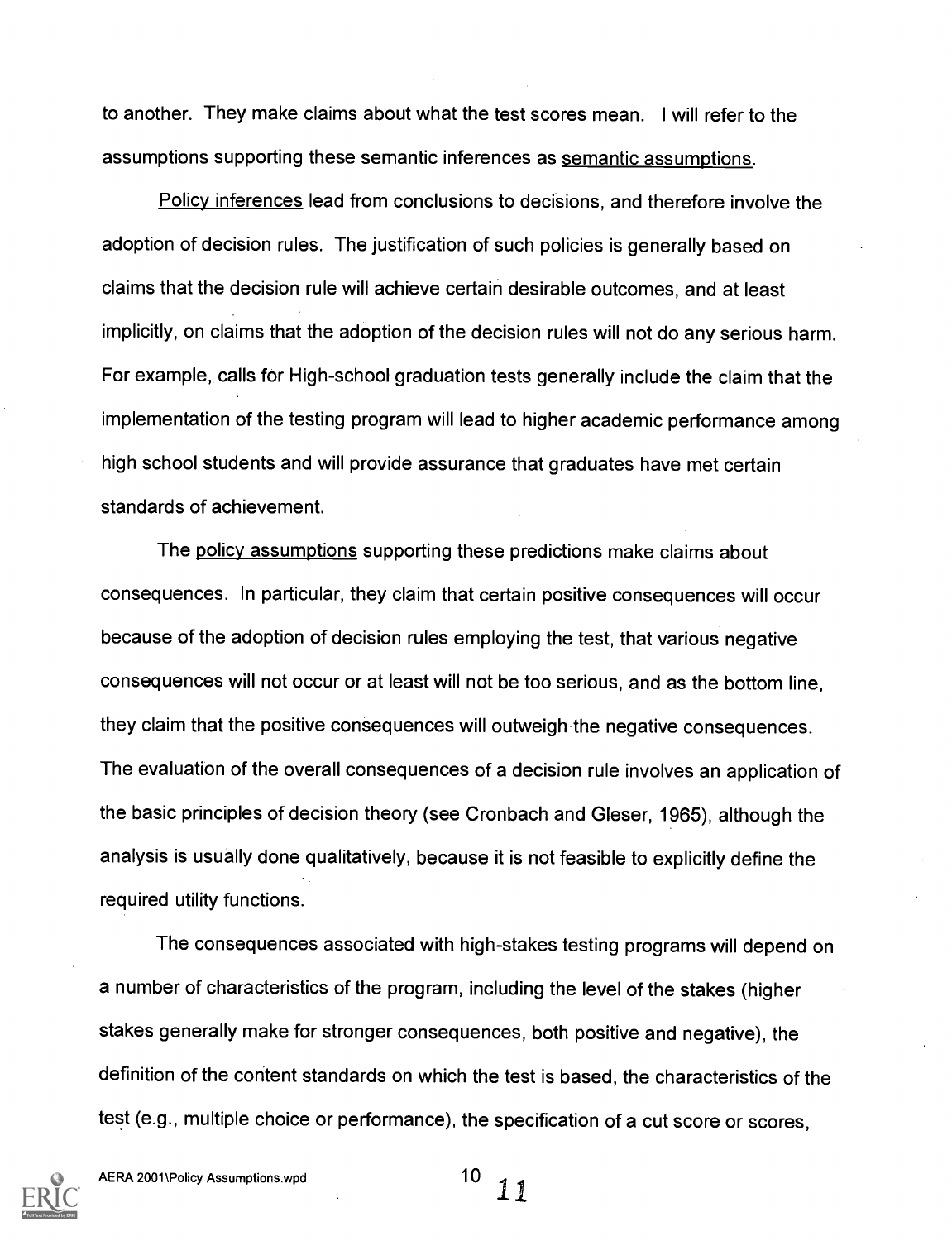and how the test scores are used to make decisions (e.g., alone or with other information). The policy assumptions needed to support a specific decision procedure will depend on the details of the procedure, just as the semantic assumptions needed to support a particular descriptive interpretation depend on the details of that interpretation.

An evaluation of the policy assumptions necessarily involves an evaluation of consequences. Policies are not true or untrue, accurate or inaccurate. They are effective or ineffective, successful or unsuccessful. A policy that achieves its intended goals (positive consequences) at modest cost, and with few undesirable side effects (negative consequences) is likely to be considered a success. A policy that does not achieve its goals (lack of positive consequences), and/or that involves relatively great cost or produces significant undesirable side effects (negative consequences) is likely to be considered a failure.

#### High School Graduation Tests

I will take as my primary example of a high-stakes test, the high school graduation tests that seem to be increasingly popular in various states. In this section, I will sketch what I take to be a reasonable interpretive argument for such testing programs, representing the assumptions that seem to be implicit in the proposed uses of the test scores. Once the interpretive argument has been specified, its inferences and assumptions can be evaluated and therefore the interpretation as a whole can be evaluated.

One of the major goals of this argument-based approach to validation, described earlier, is to make the assumptions inherent in the proposed interpretation and use of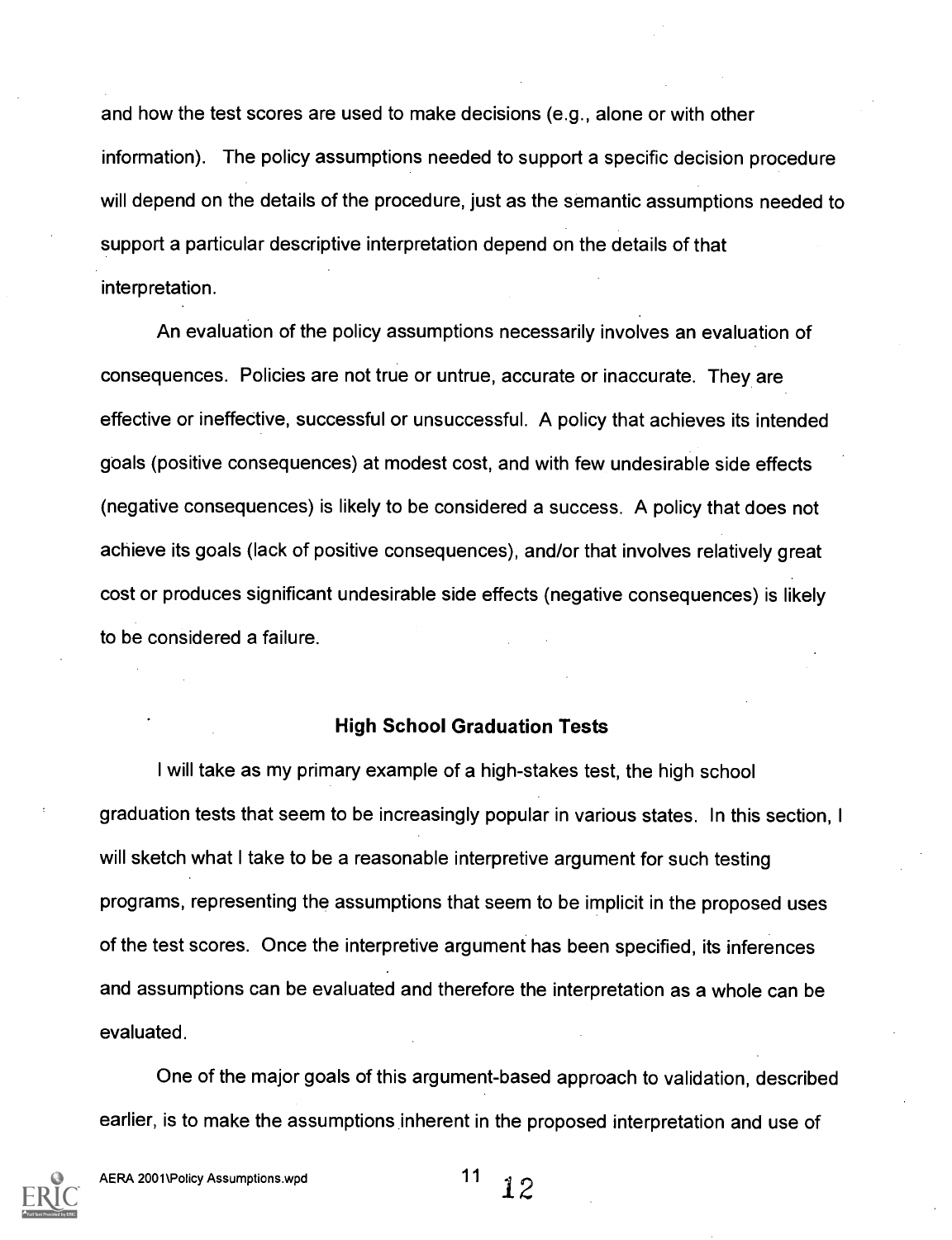the test scores explicit, and therefore subject to scrutiny. Some of these assumptions (e.g., assumptions about the statistical properties of test scores, about their generalizability, about their relationships to other variables) are needed to support descriptive conclusions about certain variables (e.g., that a student has achieved a certain level of skill on a certain kind of problem). Other assumptions (e.g., that certain outcomes are to be valued as the goals of assessment, and that certain costs and potential risks can be tolerated) are implicit in policy decisions.

I do not propose to evaluate whether high school graduation tests are good or bad, or valid or invalid. Mainly, I will examine the kinds of inferences and assumptions implicit in the proposed uses of high school graduation tests, and therefore, the kinds of questions that merit attention in validating the proposed uses of the test scores. The validity of a particular testing program will depend on the defensibility of the inferences and assumptions entailed by the specific interpretation/use of the test scores in that program, and this is likely to vary from one program to another. Like Haertel (1999), I am more interested in identifying the right questions than in providing general answers.

#### Interpretive Arguments for High School Graduation Tests

The States have a clear interest in assuring that high schools are functioning well and that the students in the state are getting a high-quality education. High school graduation tests are seen by many as an effective way to ensure that these goals are being met.

The reasoning implicit in calls for high school graduation tests seems to go something like this. It is assumed that high levels of achievement on demanding content is an important goal for high schools. It is assumed further that a core set of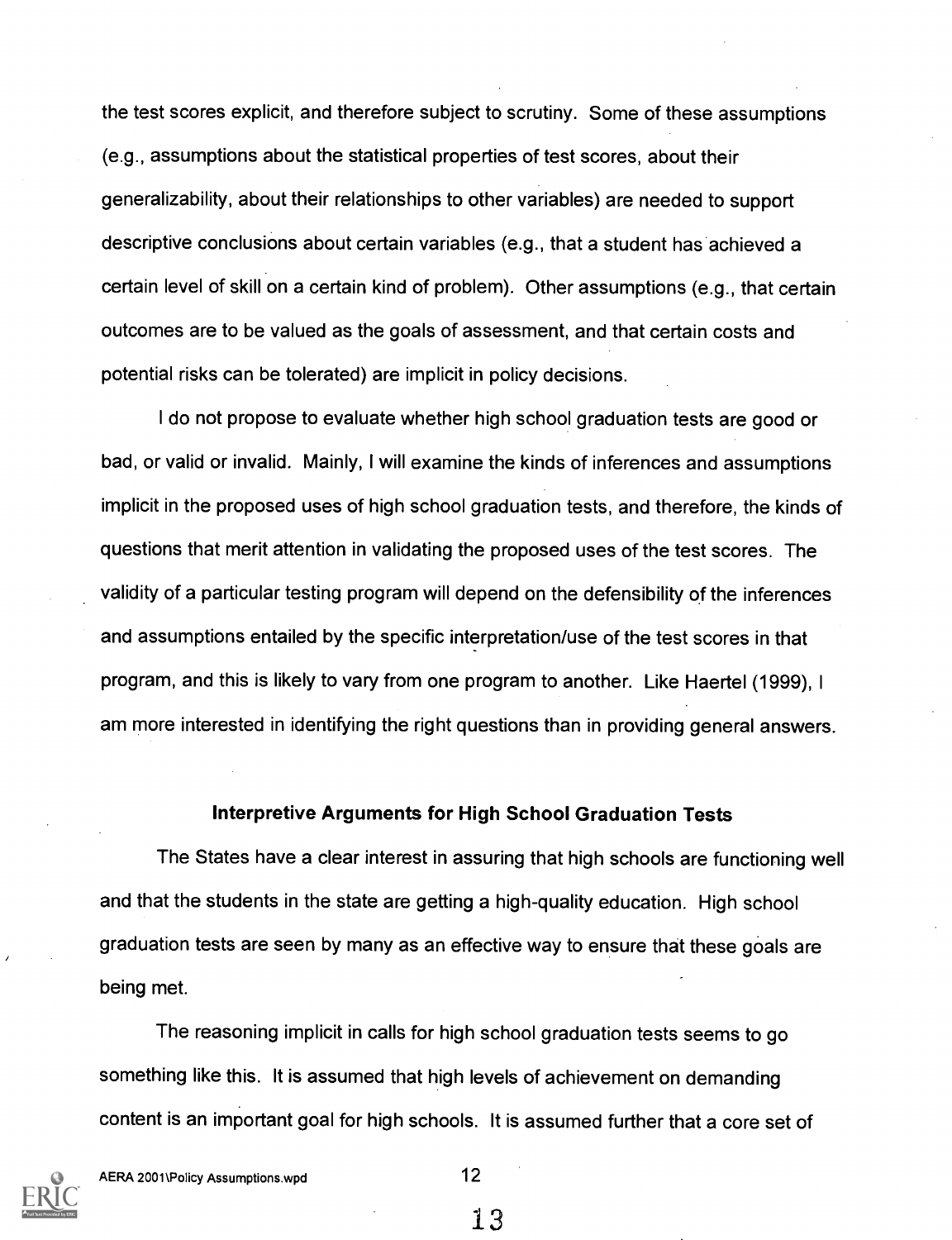desired outcomes of a high school education can be identified. Finally, it is expected that by requiring students to pass a HSGT based on demanding content, student achievement will improve.

The core set of expected outcomes is described in the state content standards, or State Standards. For example, the Wisconsin State Standards include a total of 18 Standards in English language arts, 60 Standards in science, 29 in Mathematics, and 78 in Social Studies (Fortier, Cook, and Burke, 2000).

It is claimed that the tests will focus the attention of schools, teachers, and students on the demanding content and thereby lead to higher test scores. It is also assumed that the higher test scores will reflect higher levels of achievement in the content covered by the State Standards, and that higher levels of achievement on the State Standards reflect higher overall achievement in high school. Finally, it is assumed that the benefits of the testing program will exceed the cost, where the costs include expenditures of time and money, as well as any negative side effect associated with the HSGT. Assessments based on ambitious State Standards are expected to focus attention on the attainment of these standards. High-stakes assessments are expected to focus attention more effectively.

The inferences from scores to conclusions about levels of achievement on the State Standards and to achievement in high school are semantic inferences, and their supporting assumptions are semantic assumptions. Data of various kinds can be employed to support or challenge any of these assumptions, and thereby to support or challenge the semantic inferences. Expectations about the consequences associated with HSGTs are policy assumptions, which justify the use of the tests to make graduation decisions.

AERA 2001\Policy Assumptions.wpd 13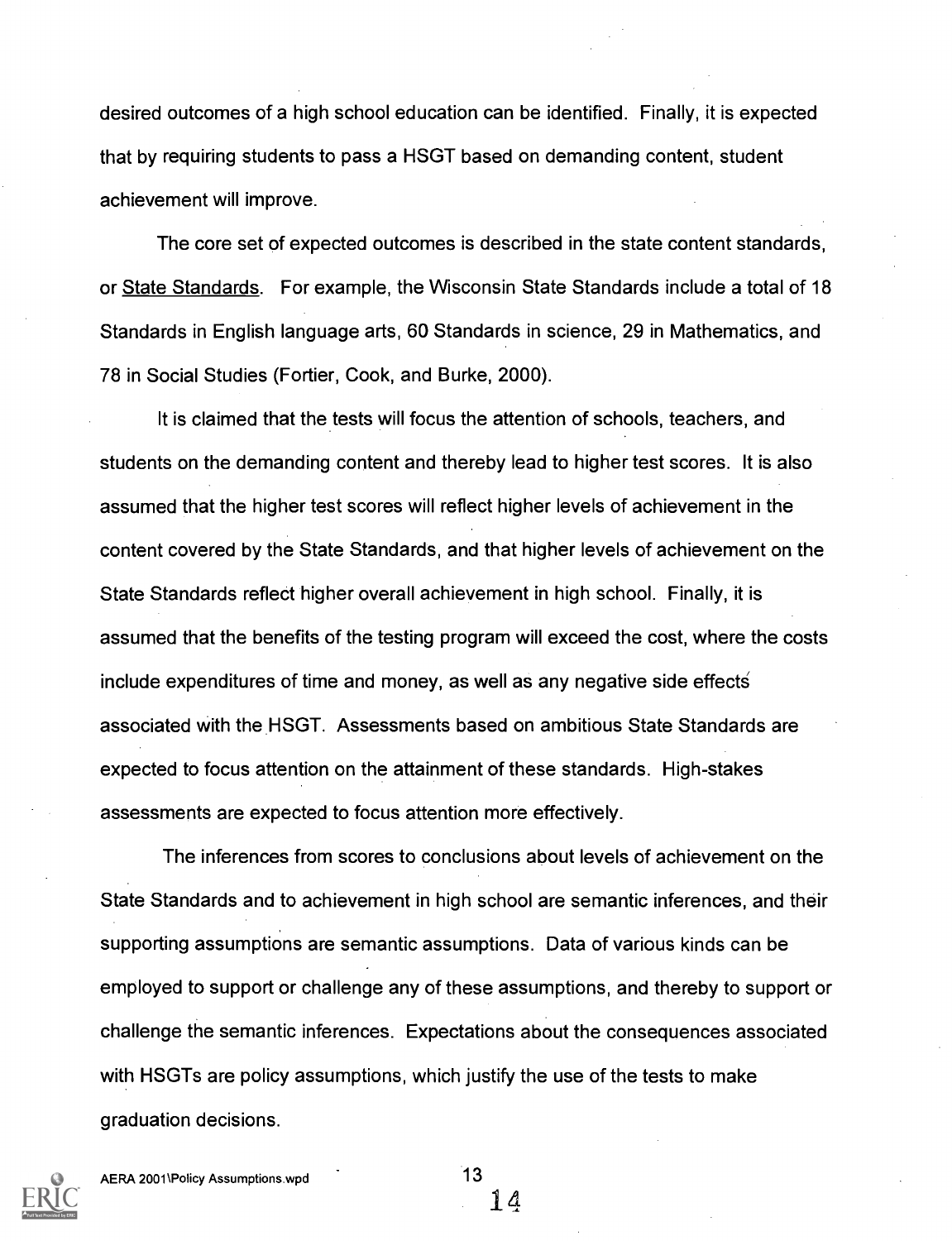It is not unusual for some of the State Standards to be excluded from the test specifications, because it is not feasible to measure them on large-scale, paper-andpencil tests (Olson, 2001b). For example, in the Wisconsin program currently under development, 34, or 56.67%, of the 60 science standards are to be measured by the high-school graduation test (Fortier, Cook, and Burke, 2000). Standards involving specific knowledge and skills are likely to be included; standards involving more ambitious, extended performances are likely to be excluded. I will refer to the subset of the State Standards actually included in the HSGTs as the Test Standards.

We can represent the descriptive interpretation of the HSGT by a sequence of three inferences leading from scores to conclusions about achievement in high school: 11: From the test scores to conclusions about achievement on the Test Standards, the subset of the State Standards included in the test specifications.

- 12: From achievement on the Test Standards (those included in the test specifications) to the full set of State Standards.
- 13: From level of achievement on the State Standards to conclusions about overall level of achievement in high school.

These semantic inferences are not usually stated explicitly, but they seem to be implicit in the arguments made for HSGTs. Since my purpose is to evaluate the validity of these arguments, I have tried to state them clearly and neutrally. The first two inferences are fairly straightforward. Inference 1 involves evaluation and generalization and Inference 2 involves extrapolation. Both are routinely employed in interpreting scores on achievement tests. The third inference, a second extrapolation, is harder to deal with, because any definition of the goals of high-school education is necessarily complex and highly value laden.

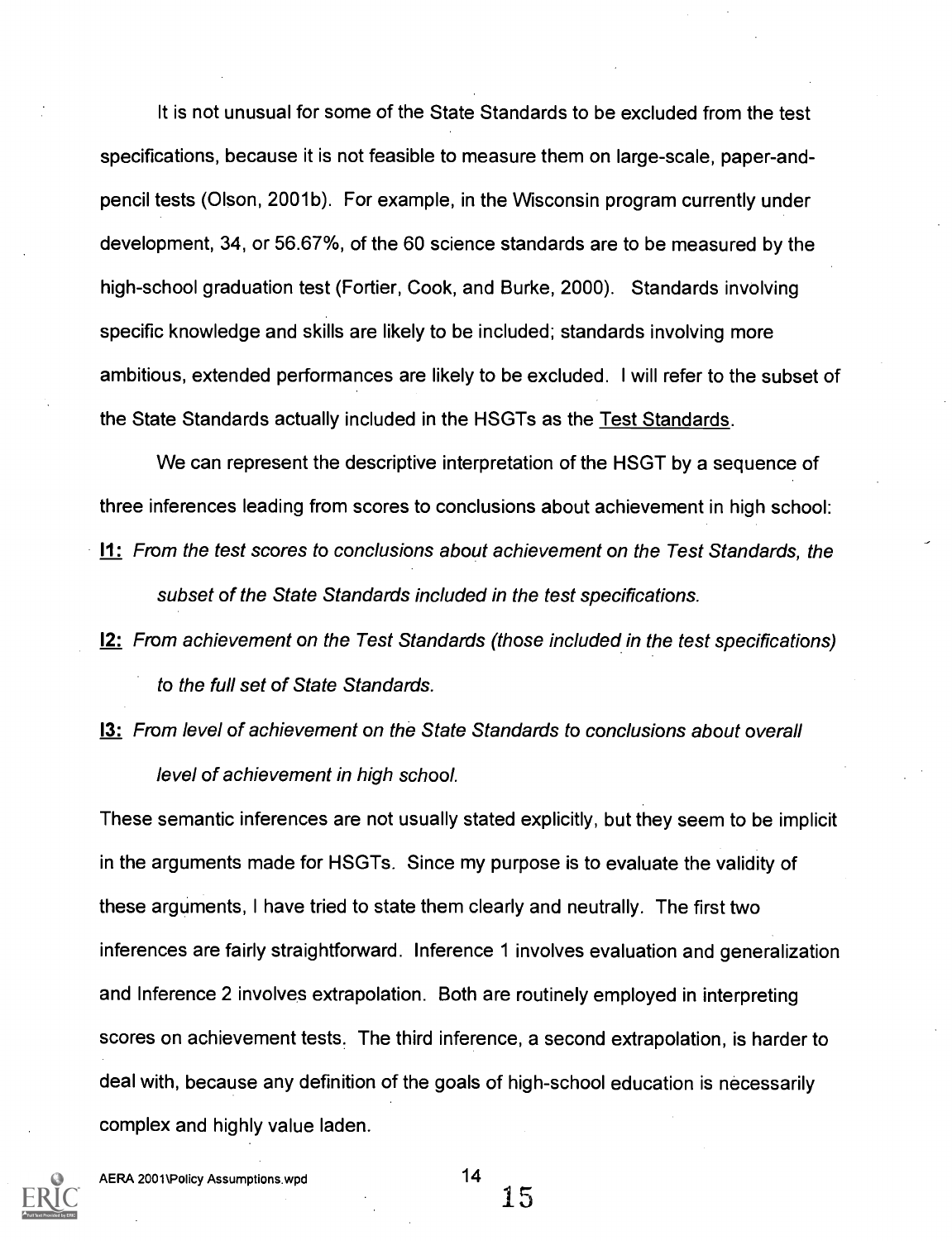This is an ambitious interpretive argument leading from test scores to conclusions about overall achievement in high school. Nevertheless, even if this argument is accepted without reservation, as far as it goes, it does not justify the use of the test scores to make graduation decisions.

The justification of the decisions based on the test scores requires an additional inference/decision, a policy inference:

14: Students with test scores above some specified passing score are awarded a high school diploma, and students with scores below the passing score are not awarded a diploma.

This fourth inference adds an explicit decision procedure with immediate and potentially serious consequences. It is this fourth inference that injects the "high stakes".

In the remainder of this section, I will specify the interpretive argument in more detail by outlining sets of assumptions that could be used to support each of these four inferences. I will also suggest the kinds of evidence needed to support these assumptions and some of the questions raised by each. An outline of my generic interpretive argument for high-school graduation tests, including inferences and assumptions, can be found in Table 1.

### Inference 1: from scores on the test to achievement on the Test Standards (those included in the Test Specifications).

The first inference is from a sample of performances to conclusions about expected performance in the domain from which the sample is drawn. The assumptions supporting this inference and the kinds of evidence needed to support these assumptions are standard parts of most validity arguments for achievement tests.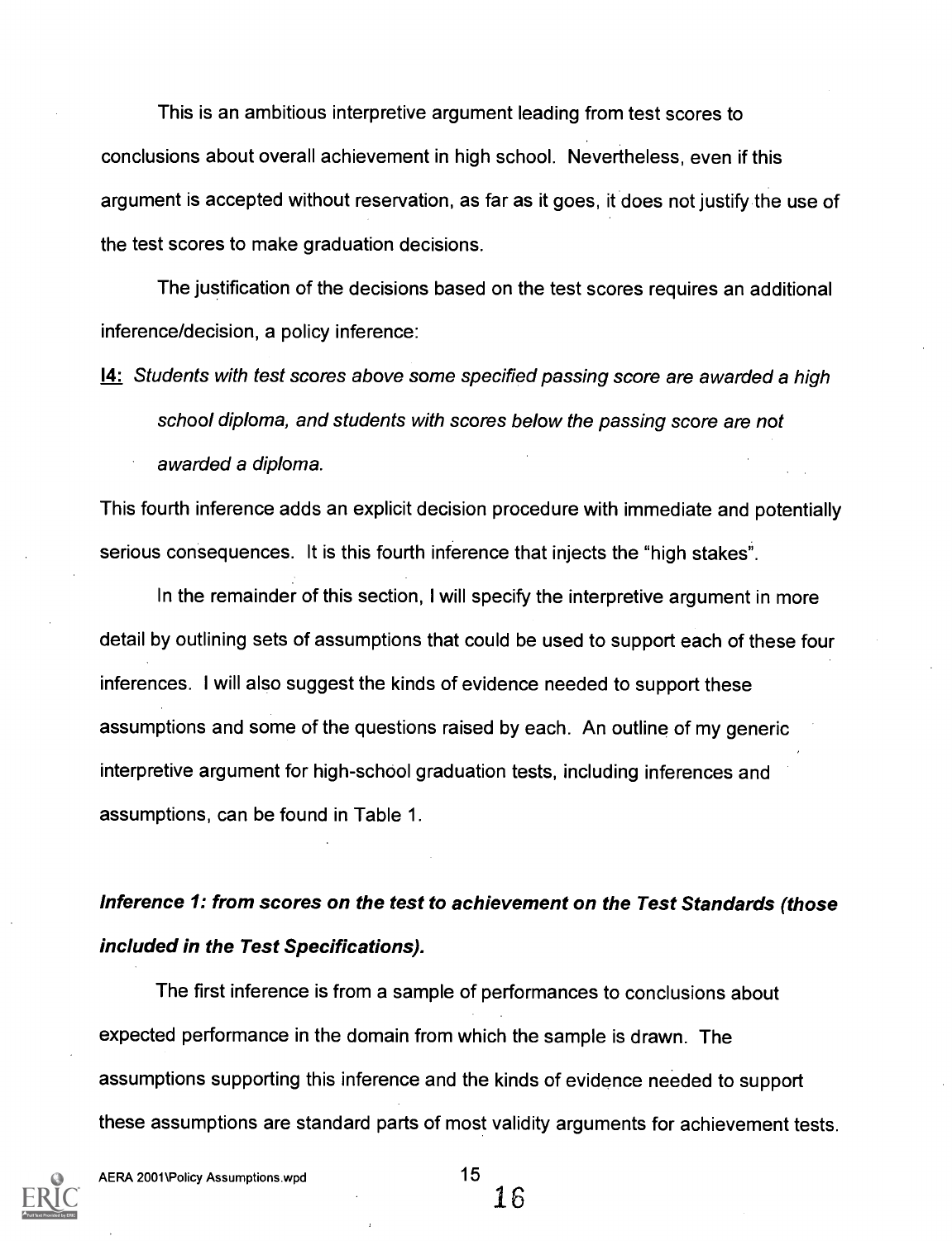## A1.1. Each task on the test provides a reasonable measure of one or more of the State Standards.

The evaluation of this assumption will involve mainly judgement by content specialists who are expected to provide assurance that the tasks are clear and well-defined, that the scoring is appropriate and accurate, and that the tasks tap the content of the corresponding State Standard.

## A1.2. The test includes measures of a representative sample of standards from the Test Standards.

The content of the test should be representative of the Test Standards as specified in the test specifications. Most of the evidence for this assumption is also likely to be based on the judgements of content specialists.

For security reasons, high-stakes tests generally involve the use of multiple forms of the test, with new forms introduced on a regular basis. (In Wisconsin, the HSGT is to be administered twice each year, with a new form for each administration.) A particular form does not need to be fully representative of the Test Standards, but the sampling of content over the multiple forms should cover all of the Test Standards. If a particular standard is seldom or never assessed, it should not be considered part of the Test Standards.

# A1.3. The test scores provide dependable estimates of the expected value over the content domain defined by the Test Standards.

The dependability of generalizations from observed scores to the expected score over the universe of performances associated with the Test Standards can be examined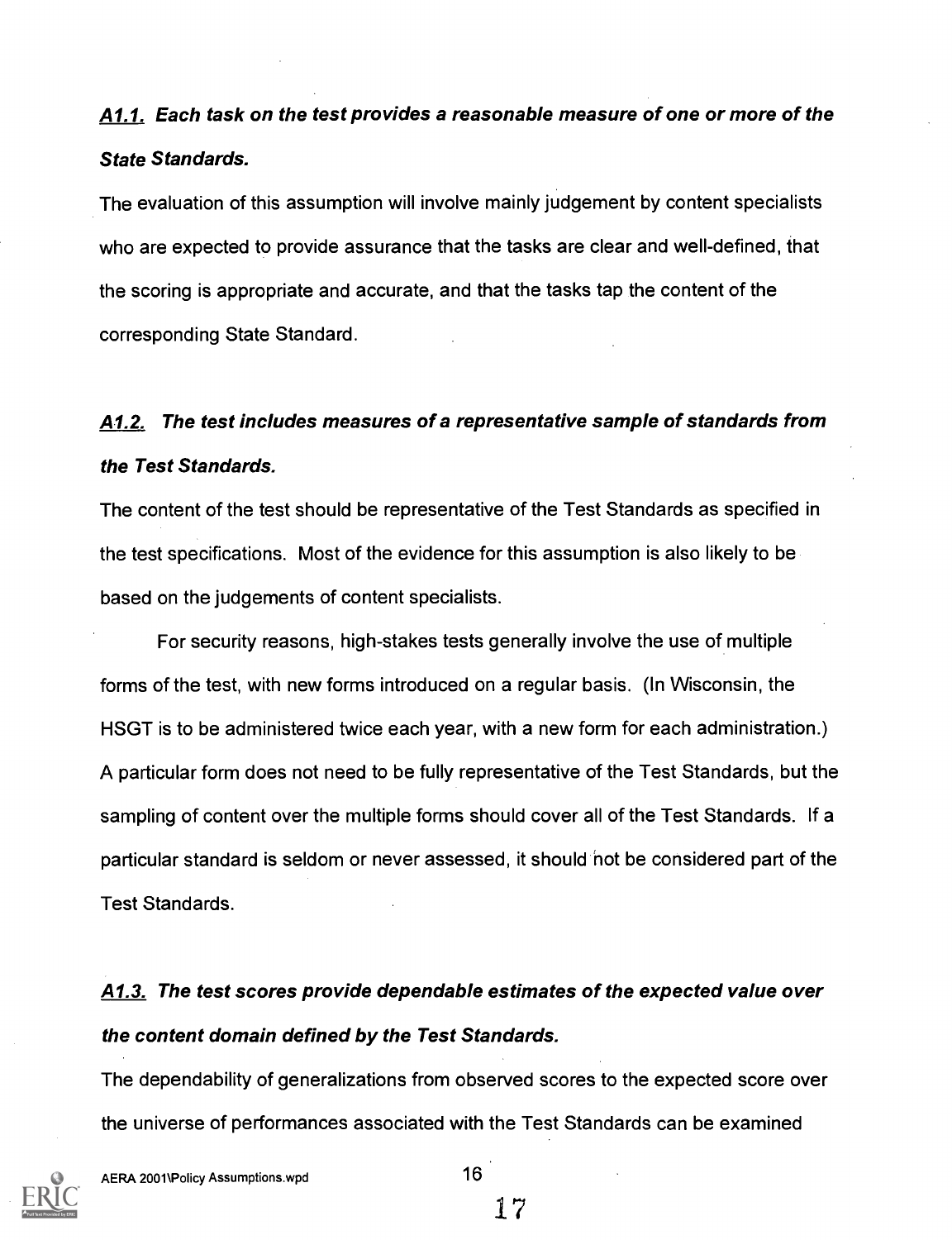using a variety of reliability coefficients, generalizability coefficients, etc., based on the performance of samples of examinees (Feldt & Brennan, 1989).

### Inference 2: from achievement on the Test Standards (those included in the test specifications) to the full set of Standards.

As noted above, the Test Standards are generally a subset of the State Standards. The extension of the conclusions being drawn from the Test Standards to the larger set of State Standards involves an extrapolation rather than a simple generalization, because the Test Standards are generally not a random or representative sample from the State Standards.

If the Test Standards were identical to the State Standards, this inference would not be necessary. If the Test Standards include most of the State Standards, this inference could be highly plausible a priori, and therefore, not require much support. Typically, neither of these assumptions hold.

One way to eliminate the need for this inference would be simply to take the standards actually assessed by the high school graduation test as "The Standards". This is a legitimate approach to developing an interpretive argument for the HSGT.

When we talk about standards-based reform in Chicago, and it's actually true everywhere, don't show me the standards documents. Show me what you test," says Anthony S. Bryk, a professor of education and sociology at the University of Chicago, "because the load-bearing wall in all of this is not the standards documents, it's the assessments." (Olson, 2001a, p. 15)

This approach limits the claims that can be based on test scores to conclusions about the Test Standards (those included in the test plan) and not to the original State Standards.

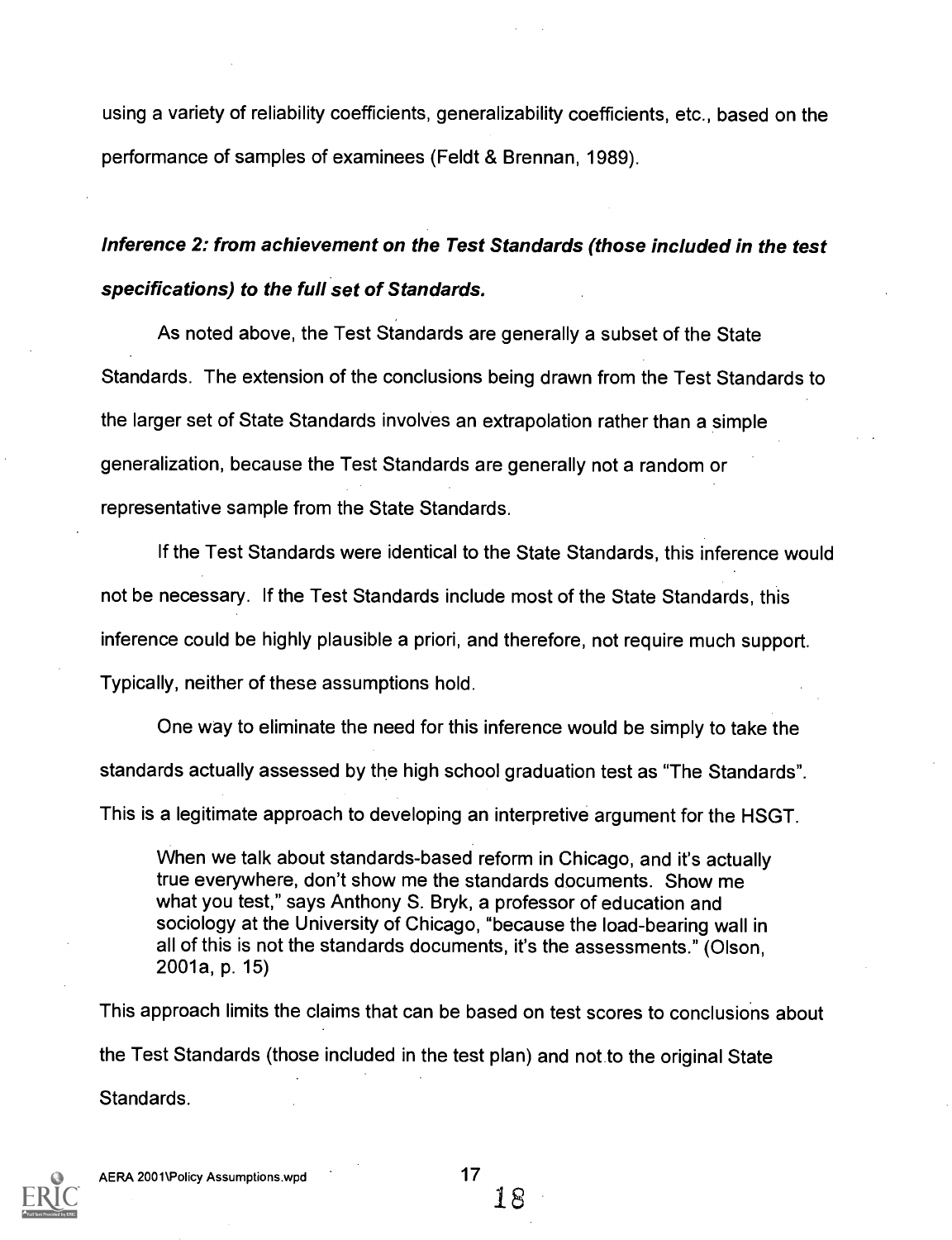In practice, it is not uncommon that, for rhetorical purposes, the scores are interpreted in terms of the full set of State Standards, but for validation purposes, the scores are interpreted in terms of the Test Standards. The inference from achievement on the test Standards to that on the State Standards is left implicit and unexamined.

Assuming that we actually want to draw inferences to the full set of State Standards, we need some basis for extrapolating expected performance on the Test Standards to expected performance on the State Standards.

### A2.1. Performance on the Test Standards is positively related to performance on the full set of State Standards.

This assumption could be supported in several ways. First, it could be assumed that the Test Standards are a representative sample of the State Standards. As noted above, this assumption is generally not plausible. In many cases, the Test Standards are a substantially restricted subset of the State Standards.

Second, it could be claimed that scores on the test are closely related to performance on the State Standards, in spite of not being a random or representative sample. Since the Test Standards are a subset of the State Standards, all else being equal, performance on the Test Standards should be positively related to performance on the State Standards, with the strength of the relationship depending to some extent on the overlap between the Test Standards and the State Standards.

This approach to justifying assumption, A2.1, would be much less plausible, a priori, for a high stakes test (e.g., HSGT) than it would be for a low-stakes test (e.g., NAEP, some state testing programs). One of the basic arguments for high-stakes tests, like the HSGT, is that they focus attention on demanding content (i.e., on the test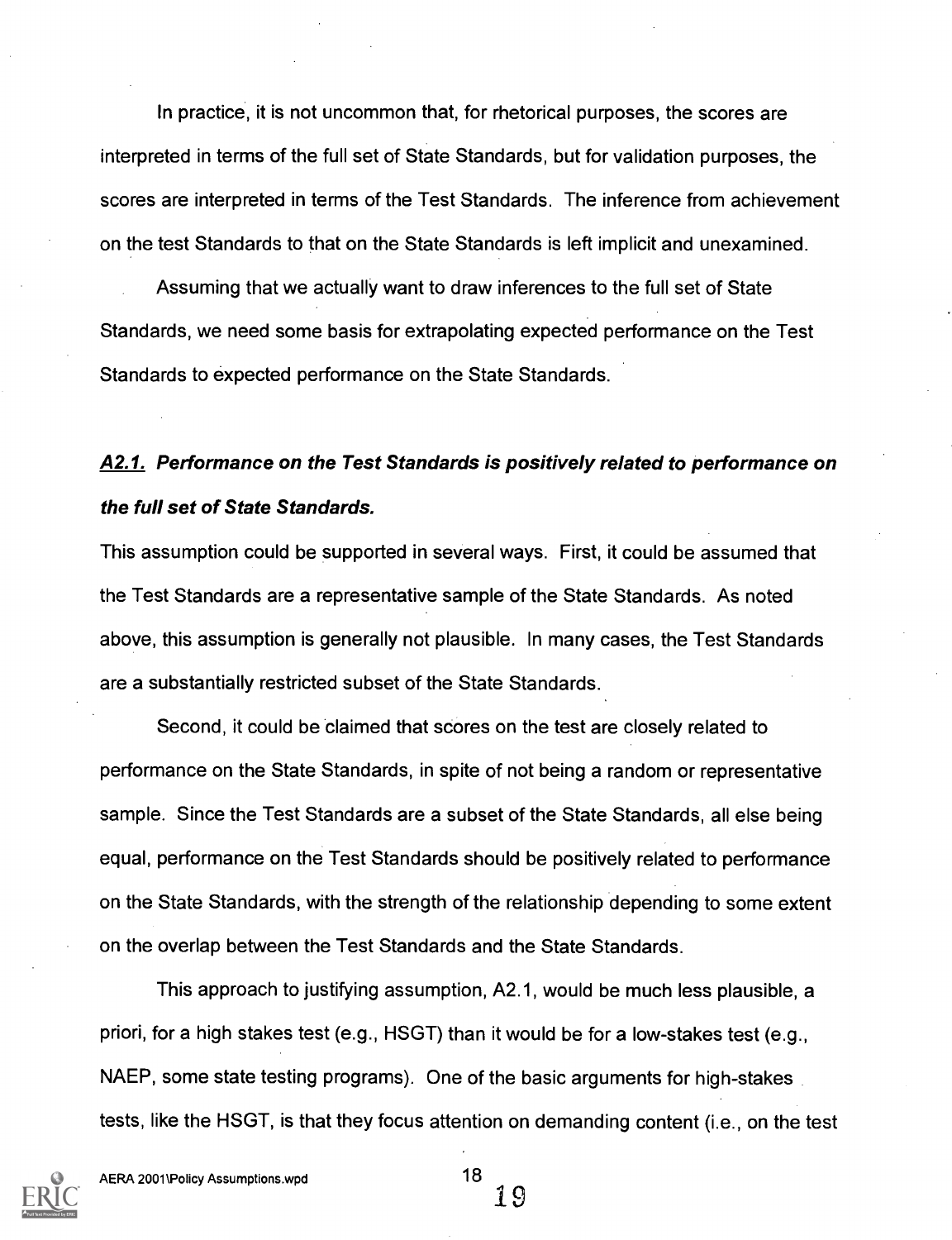content). To the extent that this focusing is effective, we may see improvements in the test content with little or no improvement in other areas. In fact, if the focusing effect is strong enough, it is possible that less attention would be given to other areas of the curriculum (including those State Standards that are not included in the Test Standards), as more attention is given to the Test Standards. In the extreme case, achievement on the Test Standards could improve, while achievement on the full set of State Standards declined, because the State Standards not included in the Test Standards are being ignored. This extreme scenario seems unlikely, but not impossible.

Assuming that test scores based on a modest set of Test Standards are used to draw conclusions about a more ambitious set of State Standards, it would seem imprudent to take the relationship between achievement on the Test Standards and achievement on the full set of State Standards for granted.

This relationship could be evaluated by having some sample of students assessed on the full set of State Standards, and separately, on the HSGT, and then comparing scores on these two measures, thus yielding criterion-related validity evidence. It could also be evaluated by conducting systematic studies, within some sample of schools, of the extent to which the increased emphasis on the Test Standards engendered by the HSGT leads to decreased emphasis on those State Standards not included in the HSGT.

## Inference 3: from achievement on the State Standards to conclusions about overall achievement in high school.

As was true for the last inference, Inference 3 can be justified in several different

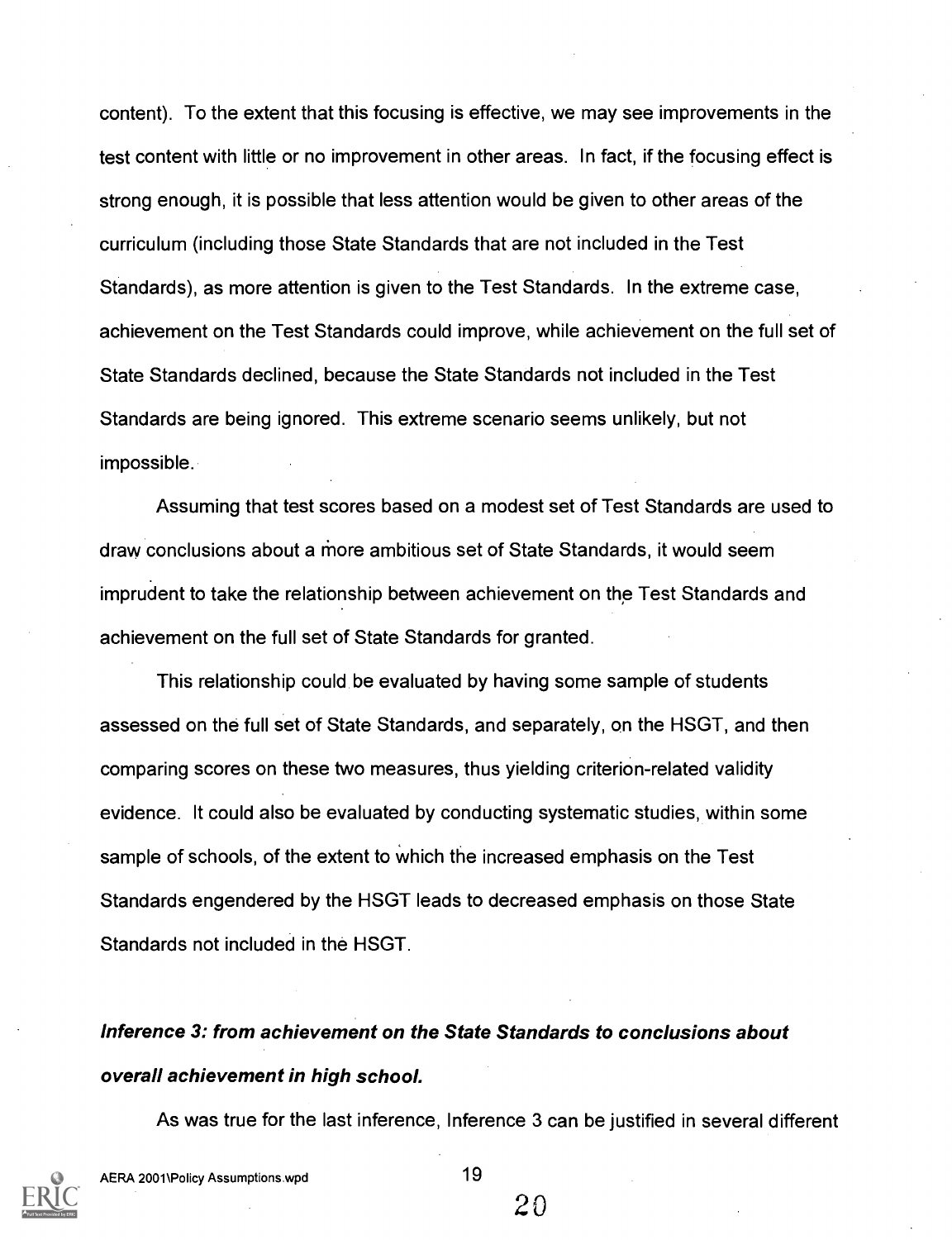ways, with the differences in the assumptions made leading to differences in the shape of the interpretive argument and therefore in the interpretation.

As was the case for Inference 2, the easiest way to justify this inference is by fiat. The need for Inference 3 and for the evidence to support it disappears, if the State simply declares that, for the purposes of the high school graduation test, the State Standards define the scope of desired outcomes of high school education. In terms of graduation decisions, those things not included in the State Standards (e.g., sports, art, music, PE, foreign languages) would be considered largely irrelevant. This approach might not be political palatable, but I think that it would be legal. One version of Catch-22 said that, "They have a right to do anything that you can't stop them from doing." (Heller,  $\lambda$ 

Alternately, the State Standards could be is assumed to be a representative sample from the full range of goals of a high school education. The evaluation of such a claim immediately leads to the question of how to define the goals of high school (Eisner, 2001). Since the State Standards focus on cognitive skills, and, in fact, a limited range of such skills, they would provide a fairly narrow conception of the goals of HS. They generally do not include physical skill and health-related physical fitness, personal qualities (e.g., leadership, perseverance, and integrity), skill and creative expression in the arts, facility with critical thinking and problem solving on real-world tasks (e.g., scientific experiments, practical problems), and useful practical skills like driving.

A somewhat more plausible assumption would recognize that the State Standards contain only a subset of the goals of secondary education, but would claim that it is an important subset and that achievement of the other goals will be positively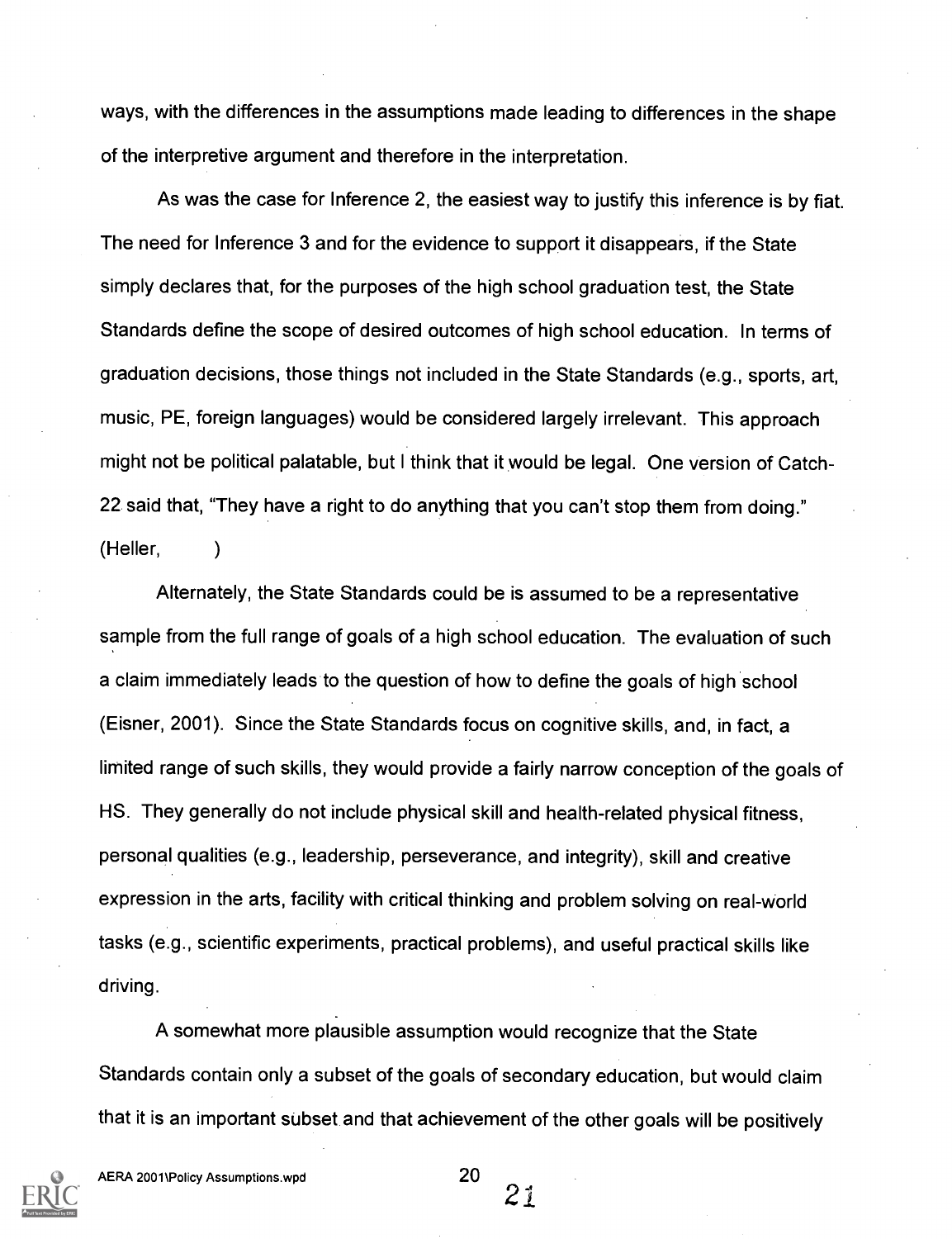correlated with achievement on the State Standards.

### A3.1. Achievement on the State Standards provides a good indication of overall achievement in high school.

The a priori plausibility of this assumption depends to a large extent on the breadth of coverage of the State Standards and on how one defines the expected outcomes of a high school education. If we define expected goals of high school broadly to include things like musical accomplishment, artistic skill and expression, physical fitness, group problem-solving skills, and character, this assumption seems less plausible, a priori, than it would be if the goals of a high-school education were limited to mastery of basic skills in the core academic subjects. For example, Eisner (2001) suggests that developing the ability to raise telling questions should be a major goal of education:

Are students encouraged to wonder and to raise questions about what they have studied? Perhaps we should be less concerned with whether they can answer our questions than with whether they can ask their own. (Eisner, 2001, p370)

In standardized testing, students are expected to answer question rather than ask them.

The relationship between achievement on the State Standards and overall achievement in high school could be evaluated empirically, by assessing a sample of students on some measure of overall level of achievement in high school (in academics more generally, in sports, in community activities, etc.) and relating these results to scores on the HSGT. As was the case with assumption A2.1, the plausibility of assumption A3.1 could also be evaluated by examining the extent to which the emphasis on the State Standards and the HSGT leads to diminished emphasis on valued content and activities not covered by the State Standards. The extent to which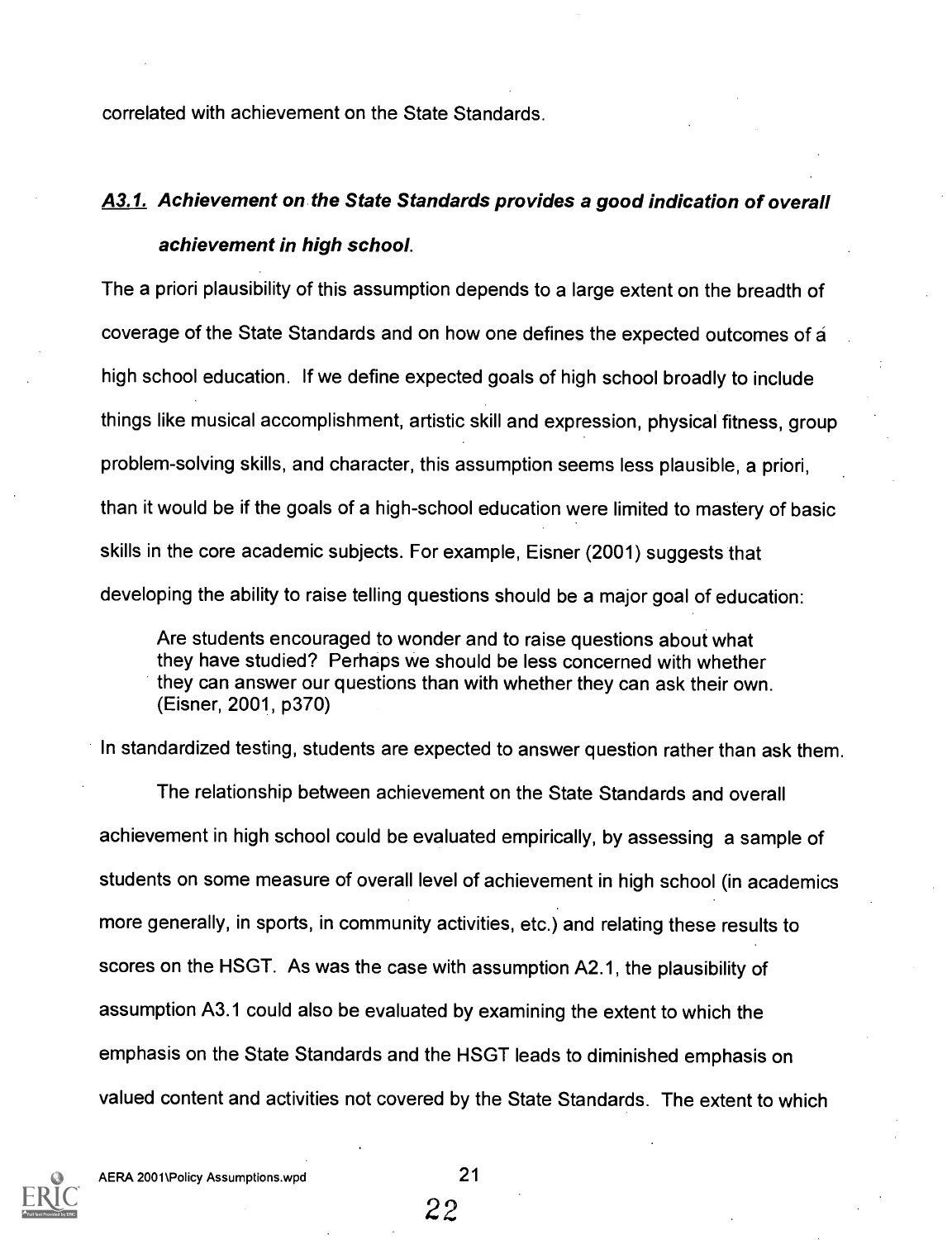these tradeoffs are acceptable is a matter of policy, and will ultimately be decided by the policy makers and by groups of stakeholders who can influence the policy makers.

Assumption A3.1 would also clearly be more plausible in a low-stakes context than in a high-stakes context. To the extent that the high-stakes are successful in focusing the attention of teachers, administrators, parents, and students on the State Standards, and more specifically on the HSGT, other aspects of high-school education may get less attention.

Our expectations of a high-school education could have a profound impact on individual students and on our society, and should probably not be adopted implicitly and casually. Yet, this issue seems to have received remarkably little attention. In our enthusiasm for high standards on demanding content, we have generated some very impressive sets of State Standards. However, I have not seen much critical discussion of the appropriateness of different kinds of content standards for a high-school graduation test. Presumably, these standards should reflect a level of achievement that is necessary for some purpose. If the State is going to deprive a student of a diploma after they have been required to spend twelve years in school, there should presumably be some reason for doing so (other than an abstract desire for "world-class" standards). Presumably, the State Standards represent content and performance standards that are thought to be required for success in some future endeavor? If so, what is the endeavor? Is it college, technical school, work, the military life in general? In a discussion of Texas HSGT, Ward (2000) argues that

The more expansive interpretation sees successful performance on a standardsbased graduation test as a way of demonstrating to the public, the business community, postsecondary educational institutions, etc., that, "students are leaving high schools prepared with skills to function in today's world." (Ward, 2000, p. 421)

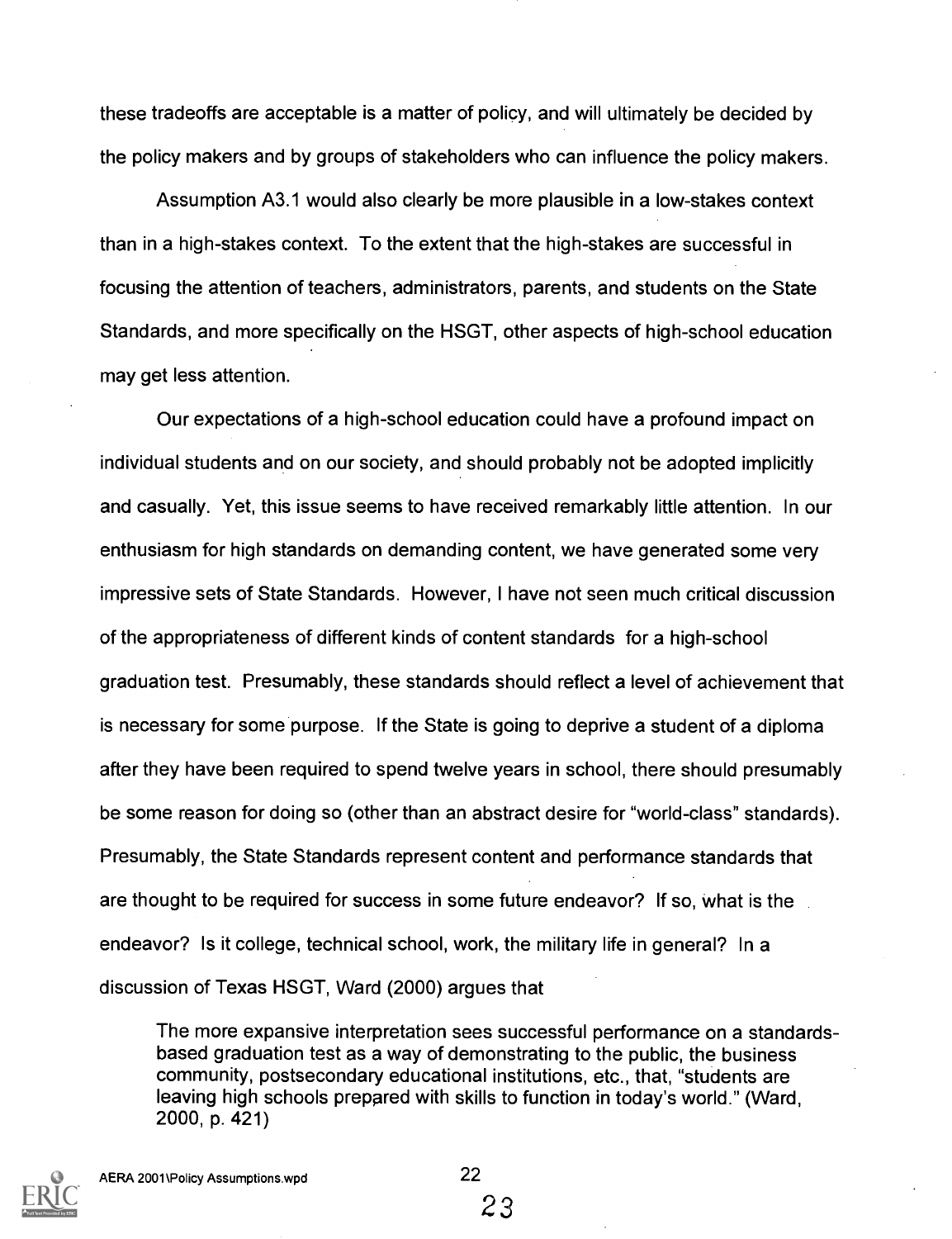It seems to me that the content and performance standards appropriate for students entering the university are potentially different from those that are appropriate for students going to work directly out of high school.

The State Standards in Wisconsin seem to reflect a traditional collegepreparatory curriculum, with mathematics, science, social studies, and language arts. Is this an appropriate way to operationalize our collective vision of a good high-school education? Should we adopt a different model, or a range of different models to accommodate different patterns of interests and talents among high-school students?

### Inference 4: from conclusions about overall achievement in high school to a decision about whether to award a HS diploma.

The advocates of HSGTS see these tests as a way to achieve certain goals, in particular, to raise academic standards by focusing attention on demanding content, (presumably, while not having a negative impact on any of the other desirable outcomes of a high-school education). According to Philips (2000), the Texas Education Agency has decided that the purpose of the Texas high school graduation test is, "to ensure a minimal level of competence in both mathematics and reading." (p. 371), and the judicial opinion which sided-with the TEA's point of view, decided that it is appropriate to use the test, "to hold students, teachers, and schools accountable for learning and teaching, to ensure that all students have the opportunity to learn minimal skills and knowledge, and to make the Texas high school diploma uniformly meaningful" (Philips, 2000, p. 371).

The use of the HSGT to promote achievement in certain content areas is clearly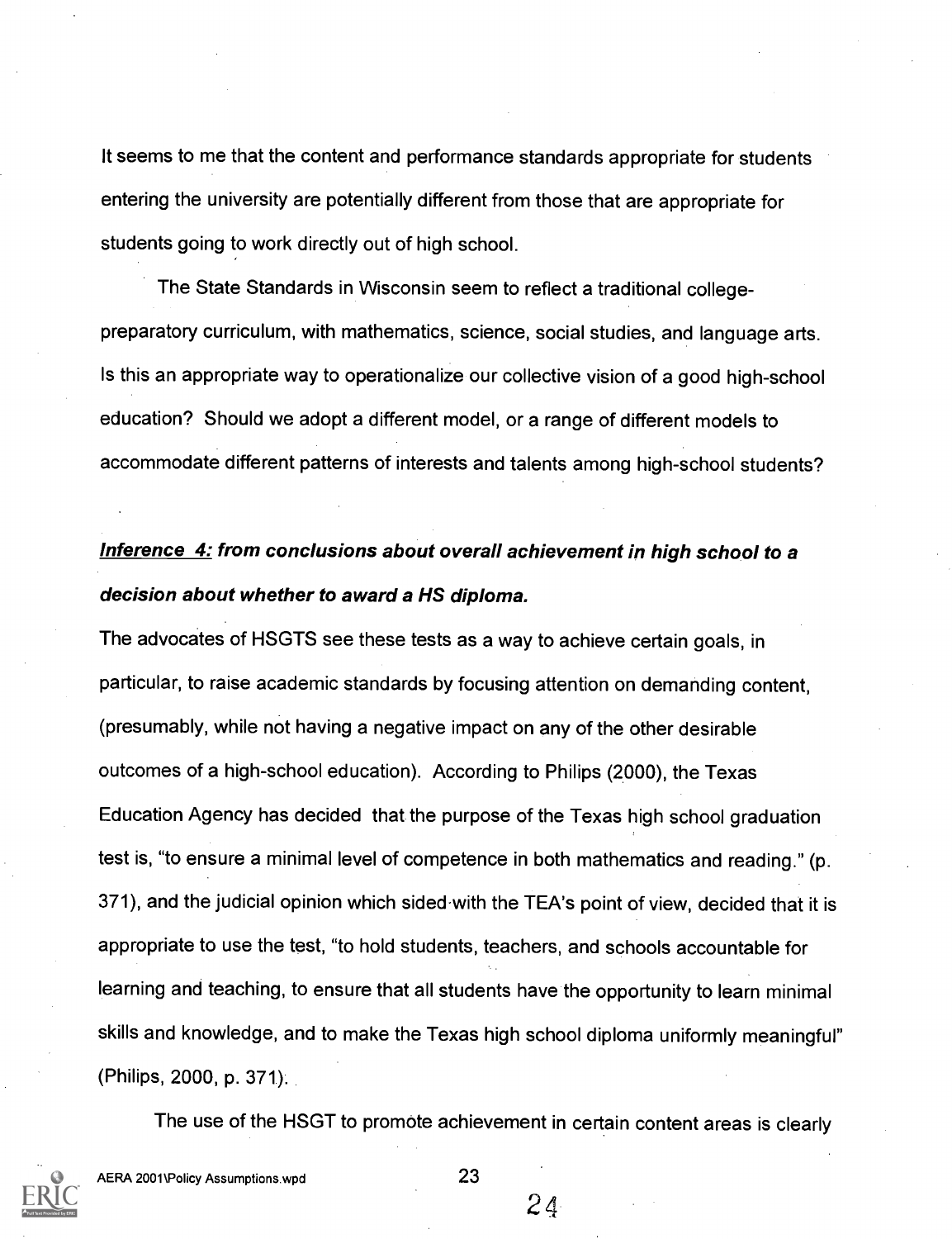an educational policy, much like the adoption of a new curriculum. The focus is not on measurement per se, but on achieving certain goals. The test is being used to implement a policy. This policy will have consequences, some of which are likely to be positive and some negative. The test-as-policy should be evaluated in terms of its perceived effectiveness.

The usual argument in favor of this policy is based on two assumptions, that the adoption of the HSGT will lead to improvements in the areas tested, and more generally, in the areas defined by the State Standards, and that this will be accomplished without serious losses in other areas.

### A4.1: High School Graduation Tests (HSGT) will lead to higher levels of achievement on the State Standards.

By focusing attention on the State Standards, the HSGT requirement is to promote higher levels of achievement on the content covered by the State Standards.

One source of evidence supporting this assumption could be derived from longitudinal studies of performance on the HSGT, along with evidence (collected in evaluating inferences 1 to 3, and their supporting assumptions) relating the changes in scores on the HSGT to conclusions about changes in achievement on the State Standards and on the broader conceptions of achievement in high school.

Evidence relevant to this assumption could also be derived for studies of changes in the schools after the HSGT is introduced. Are more students taking more demanding courses (e.g., algebra, physics) and is the content of all courses becoming more rigorous? Is the number of students taking advanced placement courses increasing?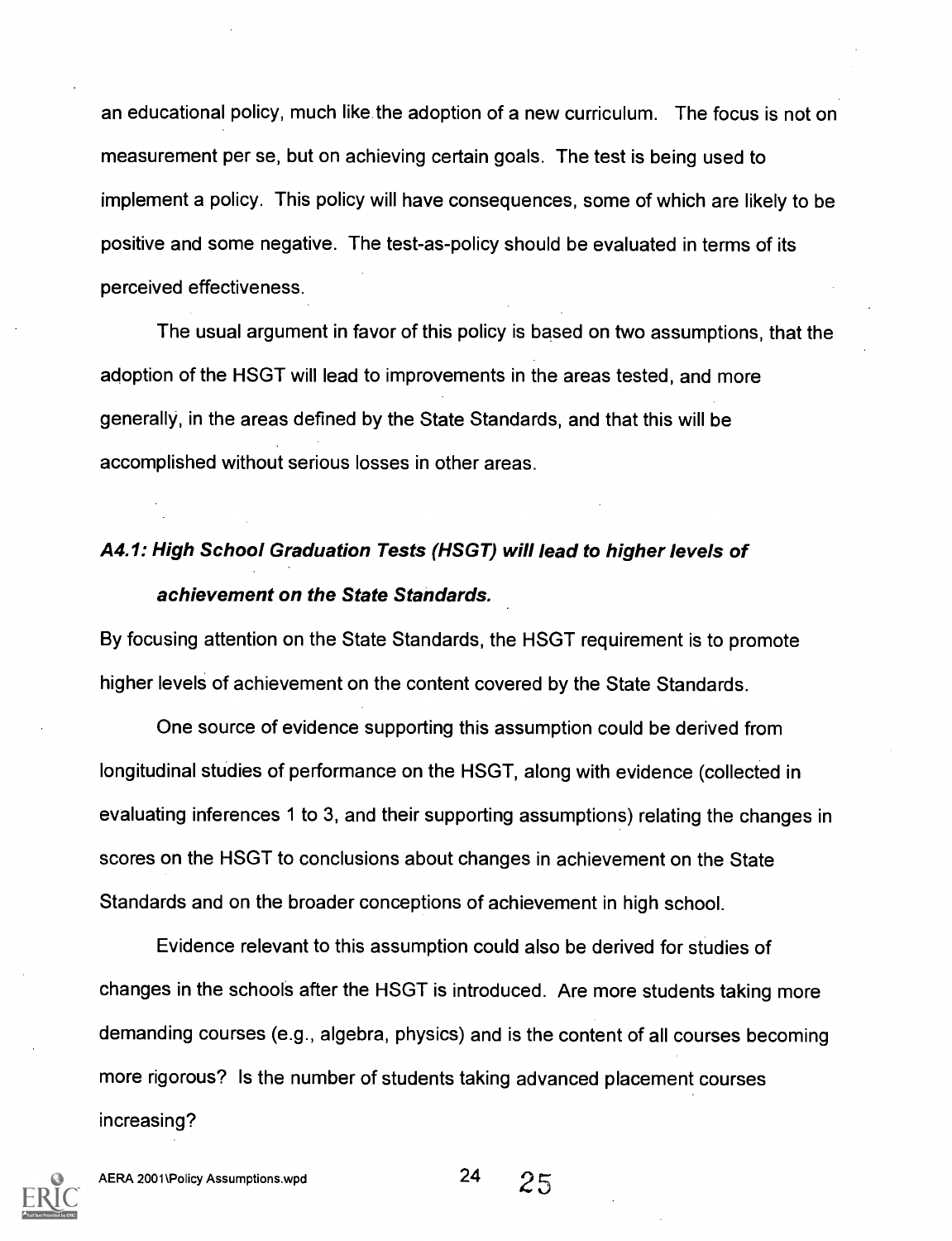The central question here is the extent to which the introduction of the HSGT changes patterns of effort and achievement on the State Standards for the better. Therefore, the research needed to examine this assumption will have to involve prepost designs or longitudinal designs, and should begin to collect baseline data before the introduction of the HSGT. The questions to be addressed are essentially those traditionally asked in the context of program evaluation. This seems appropriate, because the HSGTs are being used as educational interventions and not simply as measurement instruments. The descriptive part of the interpretation (i.e., 11, 12, and 13) can be evaluated using traditional approaches to validation, but the decision-based part (i.e., 14) involves the effectiveness of certain policies, and the evaluation of these decision procedures requires experimental, or more likely, quasi-experimental methods.

## A4.2: The adoption of the HSGT will not have a major negative impact on achievement in other areas.

This assumption basically claims that the implementation of the HSGT will not cost much beyond the resources needed to develop and administer the test. Evidence for this assumption can be generated by examining the unintended effects of the HSGTs. Does the high-school dropout rate increase after the introduction of the test? Does the number of students taking art, music, physical education decrease? Does participation in extracurricular activities (sports, clubs) go down? Are students spending a lot of time and effort on test-preparation activities?

The rhetoric of the new accountability movement is quite similar to that of the minimal competency movement of the early 80's. The difference is that the tests have been made more demanding and the performance standards are higher. In discussing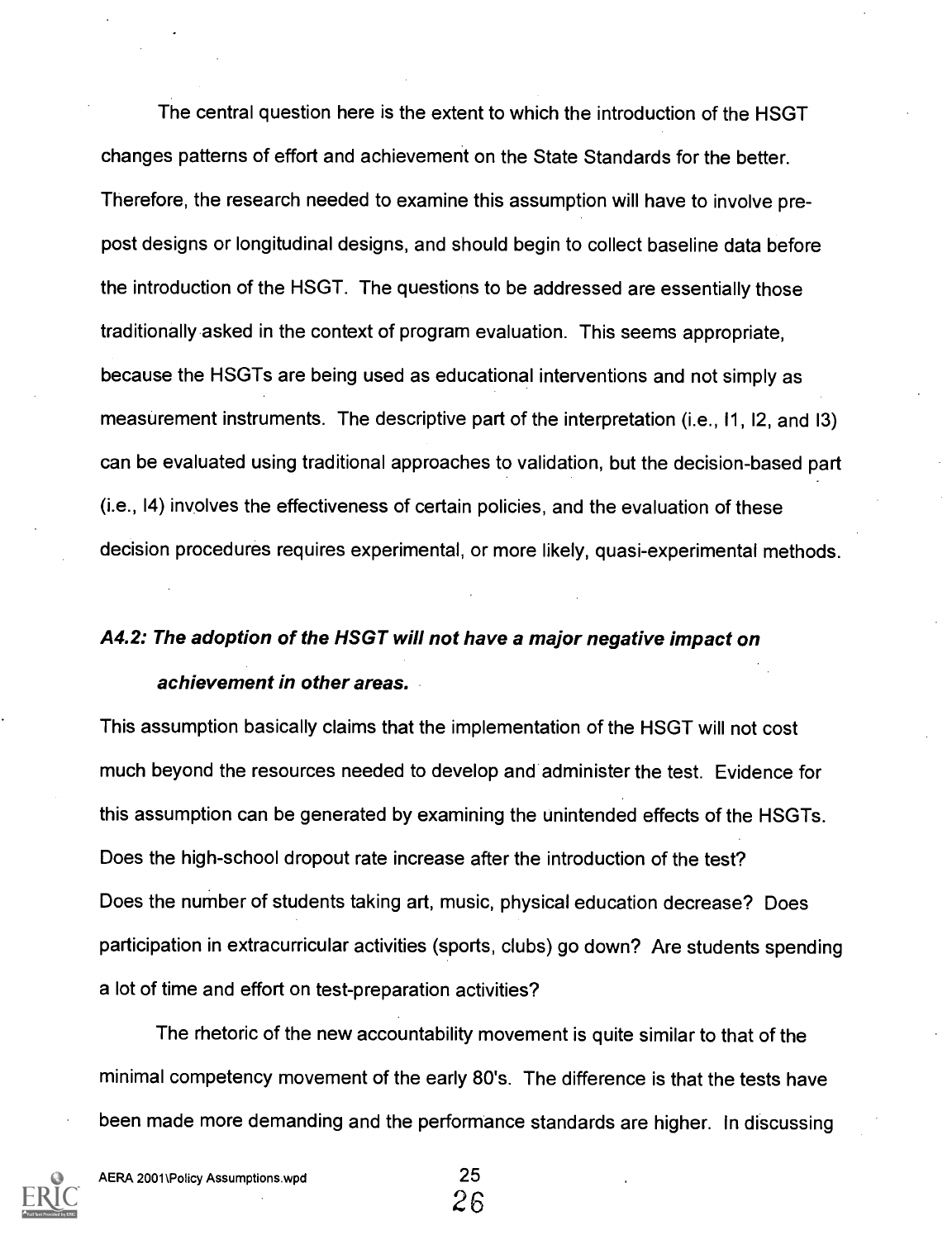the standard setting for the Texas graduation test, Philips argues that:

The earlier graduation test focused on basic skills; the newer graduation test covered the same curricular areas but placed more emphasis on higher order thinking and problem-solving skills. Thus, by design, the 1990 graduation test was more difficult than its predecessor. (Phillips, 2000, p. 359)

The main criticism of the earlier basic-skills tests was that the tests led to an emphasis on basic skills at the expense of higher order thinking and problem solving. The question that needs to be addressed for the new testing programs is what if anything they are pushing off the stage.

#### Evaluating Policy Assumptions: Costs/benefit Analyses

In evaluating the costs and benefits of the testing program for students, it will probably be necessary to recognize that the outcomes are likely to be quite different for different groups of students. For example, we might consider three broad categories of students, high achieving students who pass the test on their first try, low achieving students who fail the test several times (and perhaps never pass), and marginal students who get scores close to the passing score. I would expect both the benefits and costs to be very different for these three groups. In particular, the potential benefits and unintended effects are likely to be most pronounced for the marginal group, especially for the surprises - students who are doing fairly well in school but fail the test one or several times, and students who have not been doing well in school, but pass the test on their first or second try. The high school graduation test could be a life altering event for some such students.

Heubert and Hauser (1999) report on research by Griffin and Heiden (1996) suggesting that the students most likely to drop out after failing a high school graduation

 $2^{26}$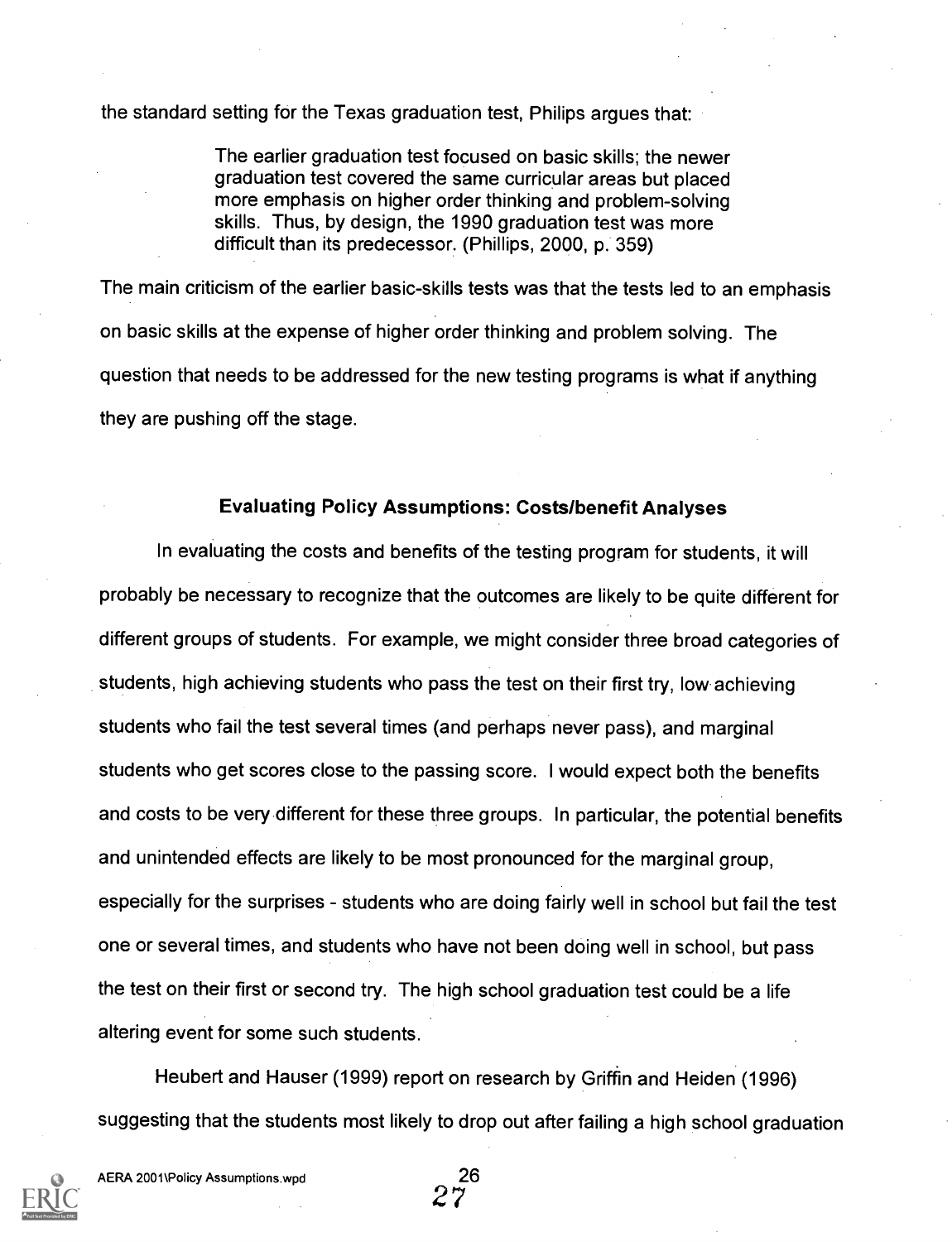test are those who were doing fairly well academically. Griffin and Heiden (1996) also report that students with poor academic records did not seem to be as bothered by failing the test. On the other hand, marginal students who pass the HSGT may have an added incentive to complete high school. If they complete their courses with passing grades, they can have confidence that they will get a diploma. Which of these scenarios is likely to occur most often?

The expected benefits of high-school graduation tests are many, and include the following:

1. Overall student achievement on the State Standards may improve.

- 2. Overall student attainment of the larger set of legitimate goals of secondary education may improve.
- 3. The adoption of the HSGTS is supposed to provide assurance that all high school graduates have attained a fairly high level of achievement on the State Standards.

4. Students may be encouraged to take more demanding courses.

5. The content of various courses may become more demanding.

On the other hand, the critics (Eisner, 2001; Thompson, 2001) have pointed to a number of potential negative effects of HSGTs in addition to the direct, anticipated costs of the testing program:

1. Dropout rates may increase

- 2. Participation in sports and extracurricular activities may decrease.
- 3. Schools may have to drop electives (e.g., languages, AP courses) to provide resources to remedial courses.
- 4. Students may choose to take fewer electives.

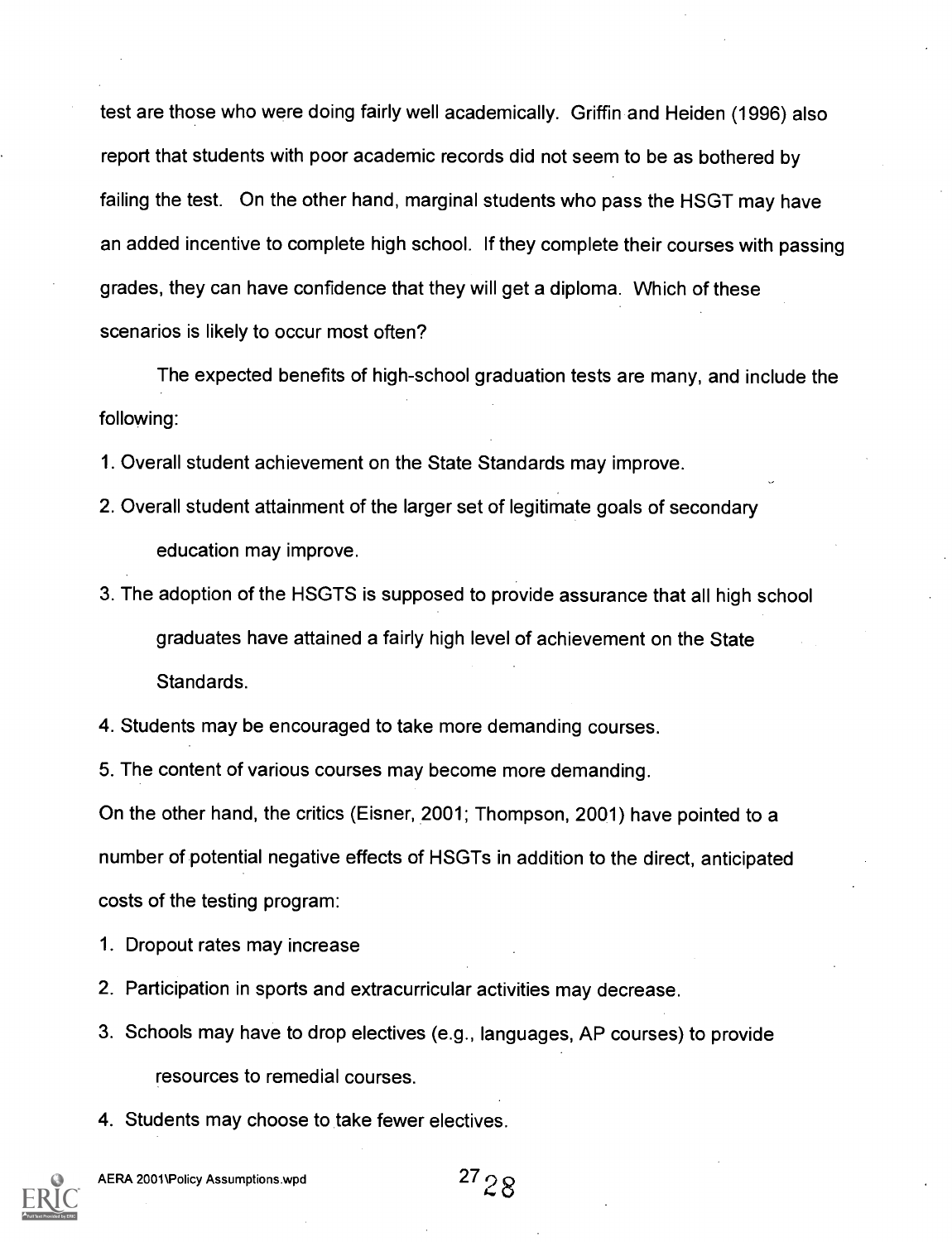5. Costs in terms of time and money involved in the development, administration and scoring of the tests, as well as the costs of potential litigation are likely to be quite substantial.

To the extent that these side effects occur, their impact is likely to be different in different groups.

In evaluating the appropriateness of test use, it is the consequences of the decisions that count. The "bottom line" requirement is that expected benefits should outweigh the expected costs. Cronbach and Gleser (1965) laid out the rules of accounting for expected costs in a formal way for selection and placement decisions, using utility theory. Unfortunately, it is not possible to carry out this kind of precise analysis of the outcomes of a HSGT.

It is possible, however, to conduct some analyses of the outcomes, positive and negative, associated with the testing program. It is possible to estimate the extent to which the intended outcomes of the HSGT actually occur in the high schools (e.g., greater emphasis on demanding content, specified in the State Standards) and in individual students (e.g., higher levels of achievement on the State Standards). It is also possible to estimate the extent to which specific unintended outcomes (e.g., increased dropout rates, decreases in elective course offerings and enrollment, declines in participation rates in extracurricular activities) occur after the introduction of the HSGT. The changes in all of these outcomes can be examined as a function of various demographic variables and of the academic standing of the students (e.g., high, marginal, low).

The overall value of the HSGTs can then be determined by weighing the impact of the testing program on these outcomes. This would presumably be done by those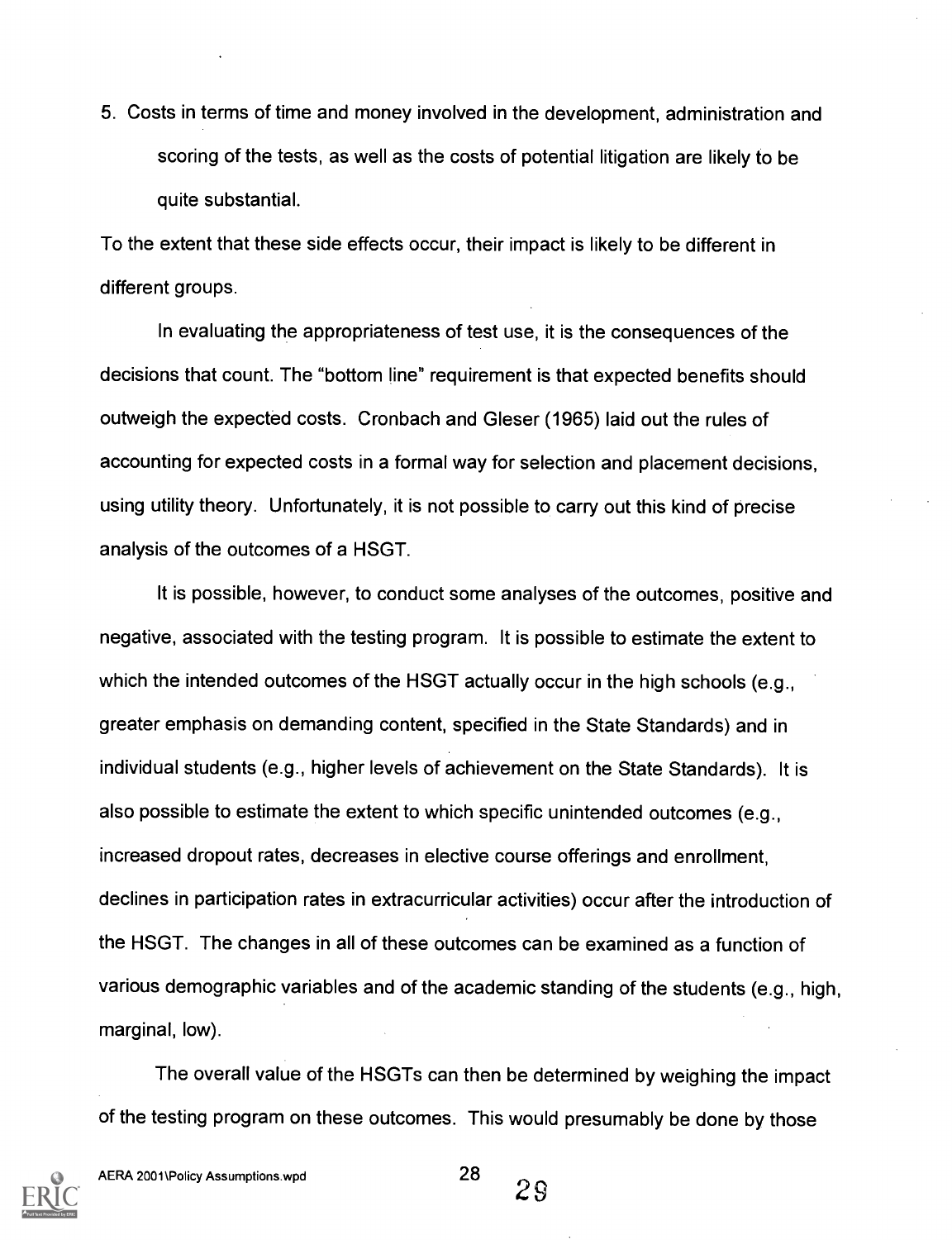responsible for setting educational policy, with input from stakeholder groups.

#### **CONCLUSIONS**

Cronbach (1988) has pointed out that for validity arguments to be convincing to diverse audiences, the assumptions in these arguments must be credible to those audiences. This concern is especially salient for the policy assumptions implicit in the arguments for high-stakes testing programs, because the credibility of these policy assumptions may be highly variable across different groups of stakeholders.

In this paper, I have tried to draw a distinction between descriptive interpretations and decision-based interpretations, and a related distinction between semantic assumptions and policy assumptions. Descriptive interpretations draw conclusions about a student based on the student's performance on the test, but do not involve any decisions. The decision-based interpretations include decision procedures and therefore rely on policy assumptions to a much greater extent than the descriptive interpretation.

To adopt the practice of making a certain kind of decision for a population using a test is to adopt a policy. The decisions made with high-stakes assessments are important and therefore the policy assumptions built into these assessment systems are important. Yet, it is easy for these policy assumptions to be obscured by the surrounding technical framework so that the nature and implications of the policy assumptions being made is not clearly understood by anyone, perhaps least of all by the public and public officials.

I think that much of the current practice in the validation of high-stakes testing programs including HSGTs is seriously flawed, because only a part of the interpretive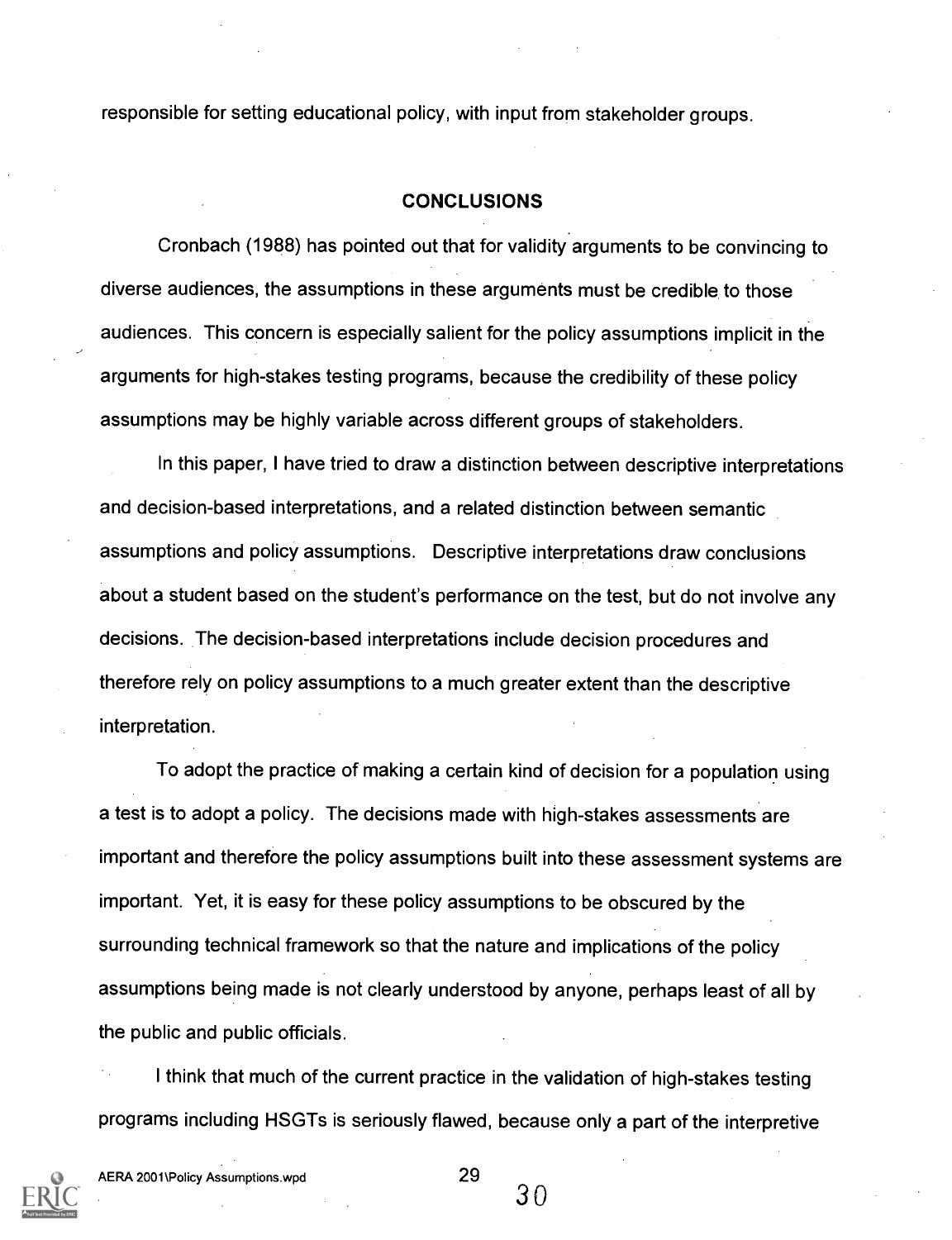argument is evaluated. The interpretations that are assigned to the results of these tests are very ambitious, extending from the scores to conclusions about achievement on the Test Standards, to conclusions about achievement on the State Standards, and then to conclusions about achievement in high school. Finally, the results are used to make decisions about the awarding of high-school diplomas. The adoption of these decision procedures is claimed to have a variety of positive systemic effects, particularly in terms of focusing the attention of high-school administrators, teachers, and students on demanding content.

Yet, the validity arguments developed to support these ambitious claims typically attend only to the initial steps in the interpretive argument. The validity evidence that is provided tends to emphasize the inferences from the test scores to achievement on the Test Standards. The additional semantic inferences to achievement on the State Standards and to conclusions about overall achievement in high school are simply taken for granted. I have not seen any indication that any state is seriously investigating the policy assumptions inherent in Inference 4, the decision. These policy assumptions are also taken for granted.

In logic, this kind of faulty argument, or fallacy, has a name. It is referred to as, "begging the question," because the question to be decided, or a large part of the question to be decided, is simply taken for granted (Walton, 1989). In the case of the HSGTs, the inference from the test scores to achievement on the Test Standards is supported by evidence (generally content-related evidence), and we are asked to take the rest of the interpretive argument as given.

I am not arguing that the proposed uses of high school graduation tests are invalid. I don't know if the assumptions being made are or are not valid. The trouble is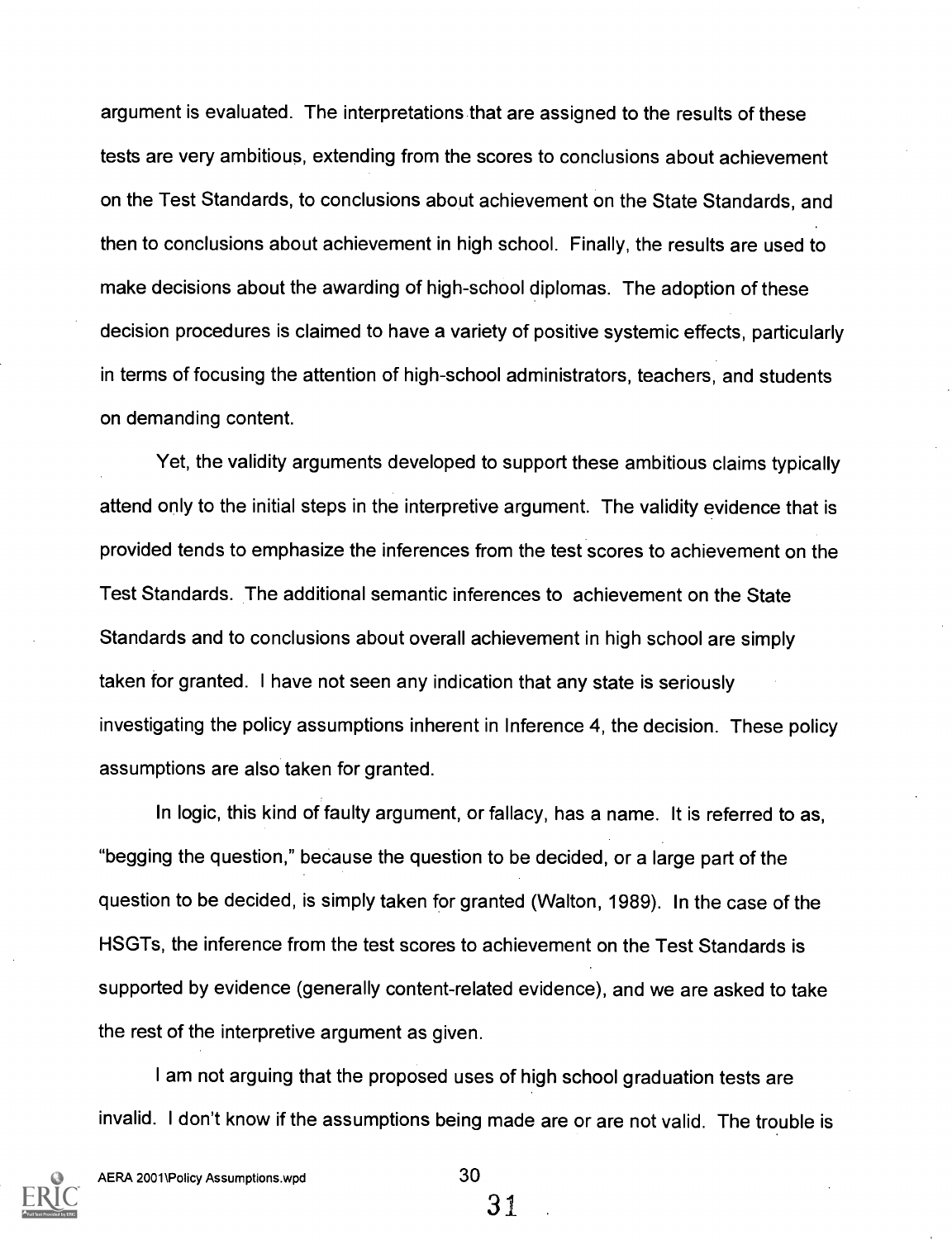that neither does anyone else, although everyone has an opinion. I do think that it would be prudent to investigate the assumptions built into the interpretations the HSGTs, before we subject a generation of high-school students to a potentially powerful treatment.

Test validation includes collecting evidence on the intended and unintended consequences of test use. Determining whether the use of a test for making graduation decisions produces better overall educational outcomes requires that the various intended benefits of test use be weighed against unintended negative consequences for individual students and different kinds of students (American Educational Research Association et al., 1985: Standard 6.5; Joint Committee on Testing Practices, 1988; Messick, 1989). (Heubert & Hauser , 1999, p. 172)

The evaluation of the policy assumptions inherent in high-stakes testing programs raises some difficult issues, but they are not any more difficult than the issues routinely faced by program evaluators. And, in fact, if the primary purpose of a testing program is to promote certain outcomes, rather than simply to estimate certain variables, the testing program is functioning as an educational intervention, and therefore merits evaluation of the kind routinely mandated for any new educational program.

For stakeholders to make informed decisions about the effectiveness of HSGTs, it is necessary that they have information about how well these tests perform in promoting various goals and at what cost. To get this information, it will be necessary to conduct the kind of research typically found in program evaluations. We need to collect baseline data before the HGSTs are implemented and then examine trends, positive and negative, after the tests are introduced. Assuming that there are both positive and negative consequences, the stakeholders and policymakers face the task of evaluating the overall consequences.

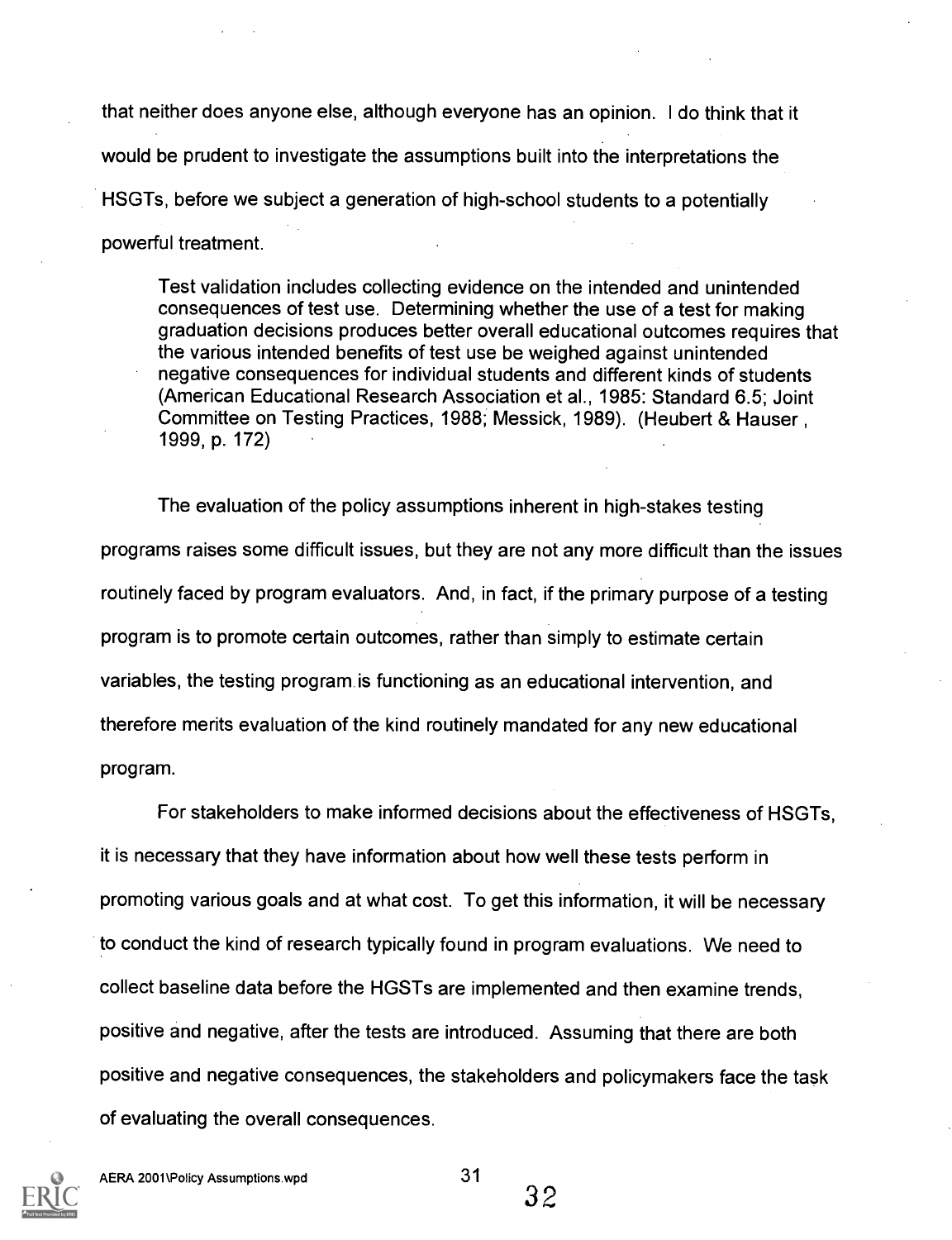### Table 1.

#### Outline of Interpretive Argument for HSGTs

Inference 1 from the test scores to conclusions about achievement on the Test Standards (those included in the test specifications).

A1.1. Each task in the test provides reasonable measures of one or more of the State Standards.

A1.2. The Test includes measures of a representative sample from the Test Standards.

A1.3. The test scores provide dependable estimates of the expected value over the content domain defined by the Test Standards.

Inference 2 from achievement on the Test Standards (those included in the test specifications) to achievement on the full set of State Standards.

A2.1. Performance on the Test Standards is positively related to performance on the full set of State Standards.

Inference 3: from achievement on the State Standards to conclusions about overall achievement in high school.

A3.1. Achievement on the State Standards provides a good indication of overall achievement in high school.

Inference 4: from conclusions about overall achievement in high school to a decision about whether to award a HS diploma.

A4.1: The Adoption of a High School Graduation Test Requirement (HSGT) will lead to higher levels of achievement on the State Standards.

A4.2: The adoption of the HGT will not have a major negative impact on achievement in other areas.

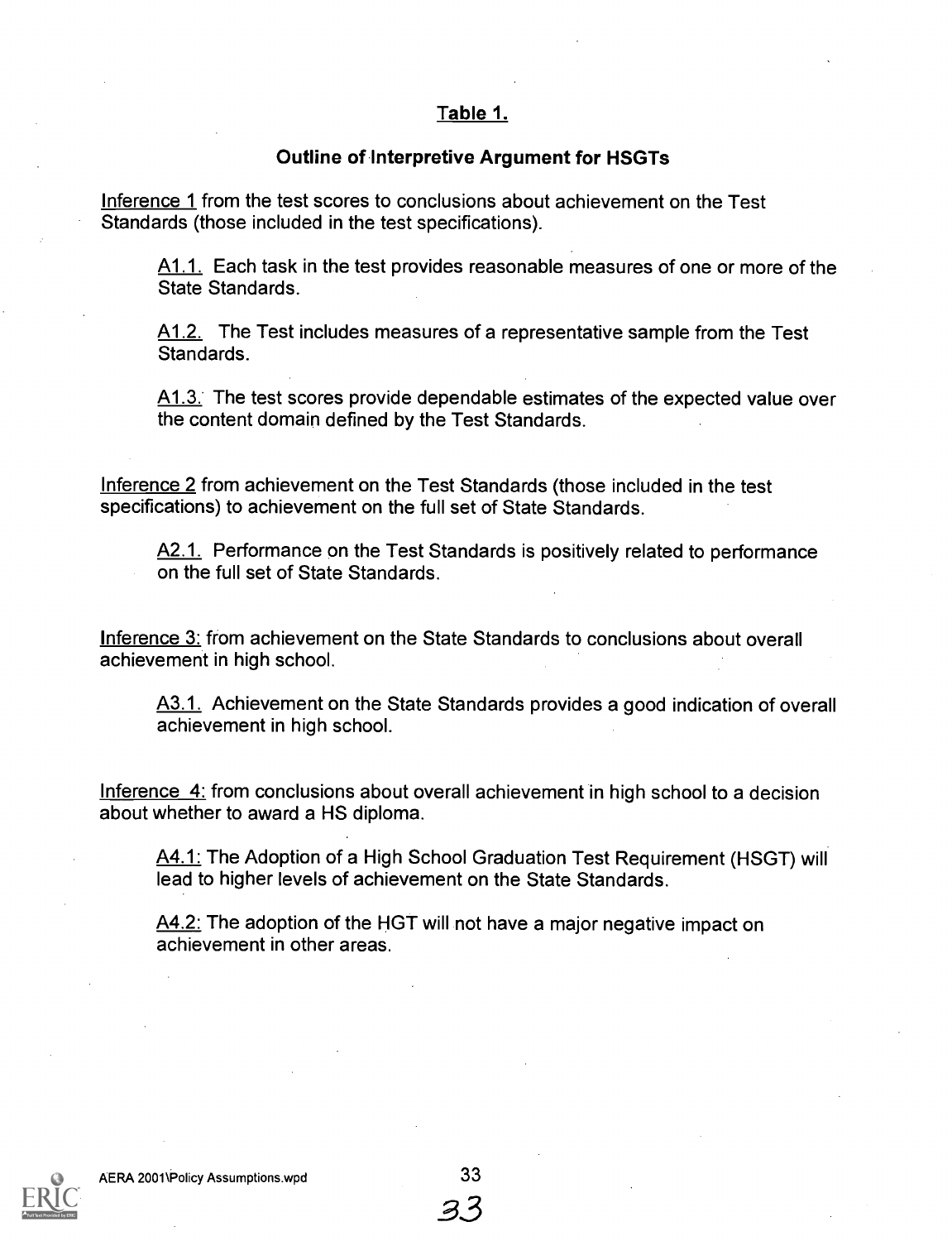### References

American Educational Research Association, American Psychological Association, & National Council on Measurement in Education (1999). Standards for educational and psychological testing. Washington, DC: American Psychological Association.

Bishop, John. H. (1997). The effect of national standards and curriculum-based exams on achievement. American Economic Review, 87(2), 260-264.

Brennan, R. L. (1992). Elements of generalizability theory, Revised edition. Iowa City, IA: American College Testing.

Cronbach, L. J. (1971). Test validation. In R. L. Thorndike (Ed.), Educational measurement, 2nd ed. (pp. 443-507). Washington, D.C.: American Council on Education.

Cronbach, L. J. (1980a). Validity on parole: How can we go straight? New directions for testing and measurement: Measuring achievement over a decade. Proceedings of the 1979 ETS Invitational Conference (pp. 99-108). San Francisco: Jossey-Bass.

Cronbach, L. J. (1988). Five perspectives on validity argument. In H. Wainer & H. Braun (Eds.), Test validity (pp. 3-17). Hillsdale, NJ: Lawrence Erlbaum.

Cronbach, L. J., & Gleser, G. C. (1965). Psychological tests and personnel decisions. Urbana, IL: University of Illinois Press.

Cronbach, L. J., Gleser, G. C., Nanda, H., & Rajaratnam, N. (1972). The dependability of behavioral measurements: Theory of generalizability for scores and profiles. New York: Wiley.

Crooks, T., Kane, M. & Cohen, A. (1996). Threats to validity. Assessment in Education, 3 265-285.

Eisner, E. (2001). What does it mean to say that a school is doing well?. Phi Delta Kappan, January, 367-372.

Fortier, J., Cook, H., and Burke, M. (2000) Wisconsin High School Graduation Test: Educator's guide. Wisconsin Department of Public Instruction, Madison, WI.

Green, D.R. (1998). Consequential aspects of the validity of achievement tests: A publisher's point of view. Educational Measurement: Issues and Practice, 17, 2, 16-19, 34.

Griffin, B.W. & Heidorn, M.H. (1996). An examination of the relationship between minimum competency test performance and dropping out of high school. Educational. Evaluation and Policy Analysis, 18(3), 243-252.

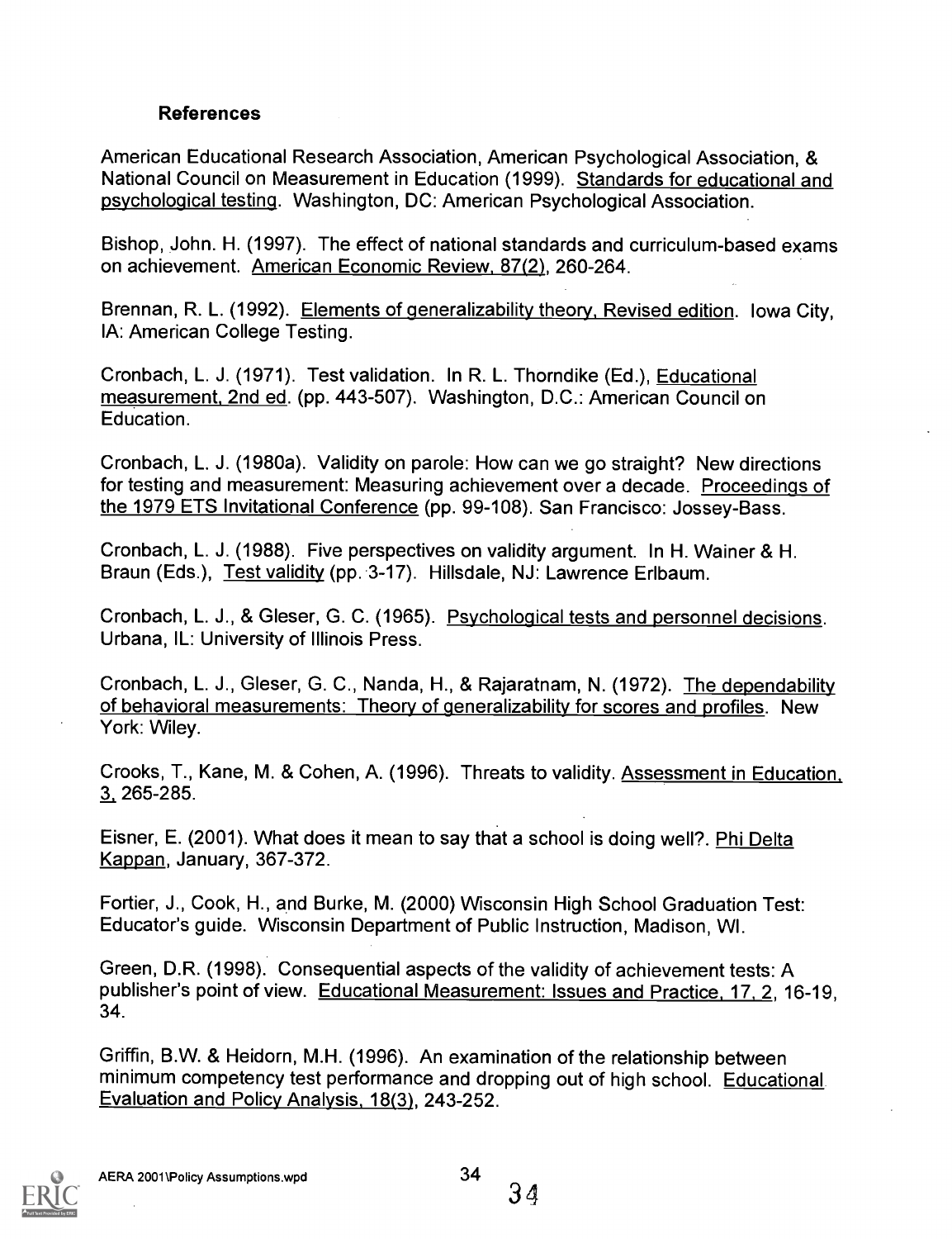Haertel. E. (1999). Validity arguments for high-stakes testing: In search of the evidence. Educational Measurement: Issues and practice, 18, 4, 5-9.

Haney, W. (1991). We must take care: Fitting assessments to functions. In V. Perrone (Ed.), Expanding student assessment. Arlington, VA: ASCD.

Heller, J. (1955). Catch 22, S&S Classical Edition. Simon and Shuster, New York.

Heubert, J.P. & Hauser, M. H., (1999) High stakes: Testing for tracking, promotion, and graduation. Nation Academy Press, D.C.

House, E. R. (1980). Evaluating with validity. Beverly Hills, CA: Sage Publications..

Kane, M. (1992). An argument-based approach to validation. Psychological Bulletin, 112. 527-535.

Kane, M. T., Crooks T.J., & Cohen, A.S. (1999). Validating measures of performance. Educational Measurement: Issues and Practice, 18, 2, 5-17.

Linn R. L. (1997). Evaluating the validity of assessments: The consequences of use. Educational Measurement: Issues and Practice, 16, 2, 14 - 16.

Linn, R.L. (1998). Partitioning responsibilty for the evaluation of the consequences of assessment programs. Educational Measurement: Issues and Practice, 17, 2, 28-30.

Mehrens, W. A. (1997). The consequences of consequential validity. Educational Measurement: Issues and Practice, 16,2, 16 - 18.

Mehrens, W.A. (2000). Defending a state graduation test: GI Forum V. Texas Education Agency. Measurement perspectives from an external evaluation. Applied Measurement in Education, 13(4), 387-401.

Messick, S. (1988). The once and future issues of validity. Assessing the meaning and consequences of measurement. In H. Wainer and H. Braun (Eds.), Test validity (pp. 33-45). Hillsdale, NJ: Lawrence Erlbaum.

Messick, S. (1989). Validity. In R. L. Linn (Ed.), Educational Measurement, 3rd ed. (pp. 13-103.) New York: American Council on Education and Macmillan.

Moss, P. (1993). Shifting conceptions of validity in educational measurement: Implications for performance assessment. Review of Educational Research, 62, 229- 258.

Moss, P.A. (1998). The role of consequences in validity theory. Educational Measurement: Issues and Practice, 17, 2, 6-12.

Newmann, F.M. (1992). The assessment of discourse in social studies. In H. Berlak, F.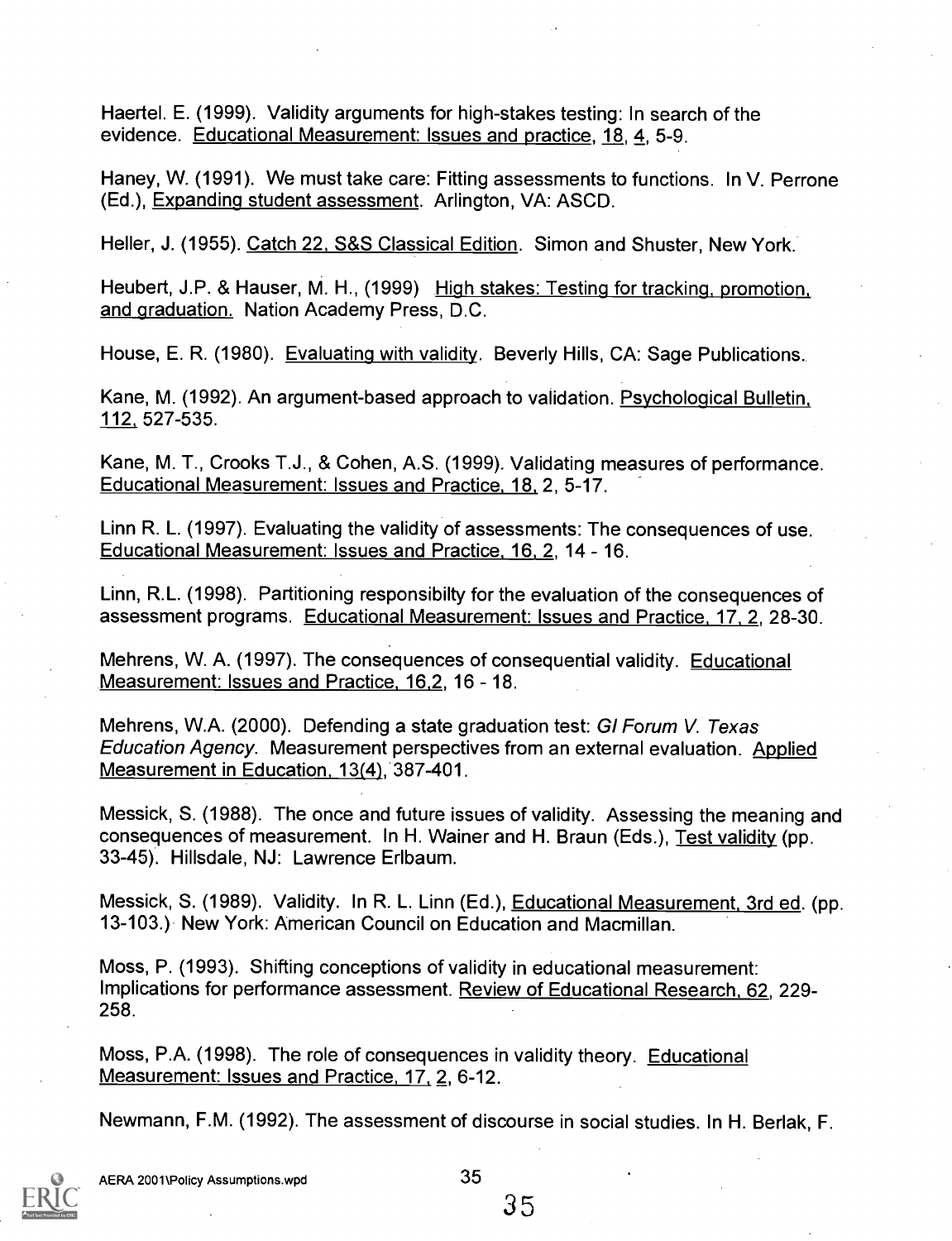$\mathbf{L}^{\mathbf{L}}$ 

Newmann, E. Adams, D. Archbald, T. Burgess, J. Raven, and T. Romberg, Toward a New Science of Educational Testing and Assessment (pp. 53-69). Albany, State university of New York Press.

Newmann, F.M. & Archbald, D.M. (1992). The nature of authentic academic achievement. In H. Berlak, F. Newmann, E. Adams, D. Archbald, T. Burgess, J. Raven, and T. Romberg, Toward a New Science of Educational Testing and Assessment (pp. 71-83). Albany, State university of New York Press.

Ohanian, S (2001). News from the test resistance trail. Phi Delta Kappan, January, 363-366.

Olson, L. (2001a). Finding the right mix. Education Week, Vol. XX, No. 17, Jan 11, 2001, 12-20.

Olson, L. (2001b). Overboard on testing. Education Week, Vol. XX, No. 17, Jan 11, 2001, 23-30.

Phillips, S.E. (1991). Diploma sanction tests revisited: New problems from old solutions. Journal of Law and Education, 20(2), 175-199.

Shepard, L.A. (1993). Evaluating test validity. In L. Darling-Hammond (Ed.), Review of Research in Education, Vol. 19 (pp. 405-450). Washington, DC: American Educational Research Association.

Shepard, L. A. (1997). The centrality of test use and consequences for test validity. Educational Measurement: Issues and Practice, 16, 2, 5-8,13,24.

Taleporos, E. (1998). Consequential validity: A practitioner's perspective. Educational Measurement: Issues and Practice. 17, 2, 20-23, 34.

Thompson, S. (2001). The authentic standards movement and its evil twin. Phi Delta Kappan, January, 358-362.

Walton, D. (1989). Informal logic: A handbook for critical argumentation. Cambridge: Cambridge University Press.

Ward, C. (2000). GI Forum v. Texas Education Agency: Implications for state assessment programs. Applied Measurement in Education, 13, 419-426.

Yen, W.M. (1998). Investigating the consequential aspects of validity: Who is responsible and what should they do? Educational Measurement: Issues and Practice,  $17, 2, 5.$ 

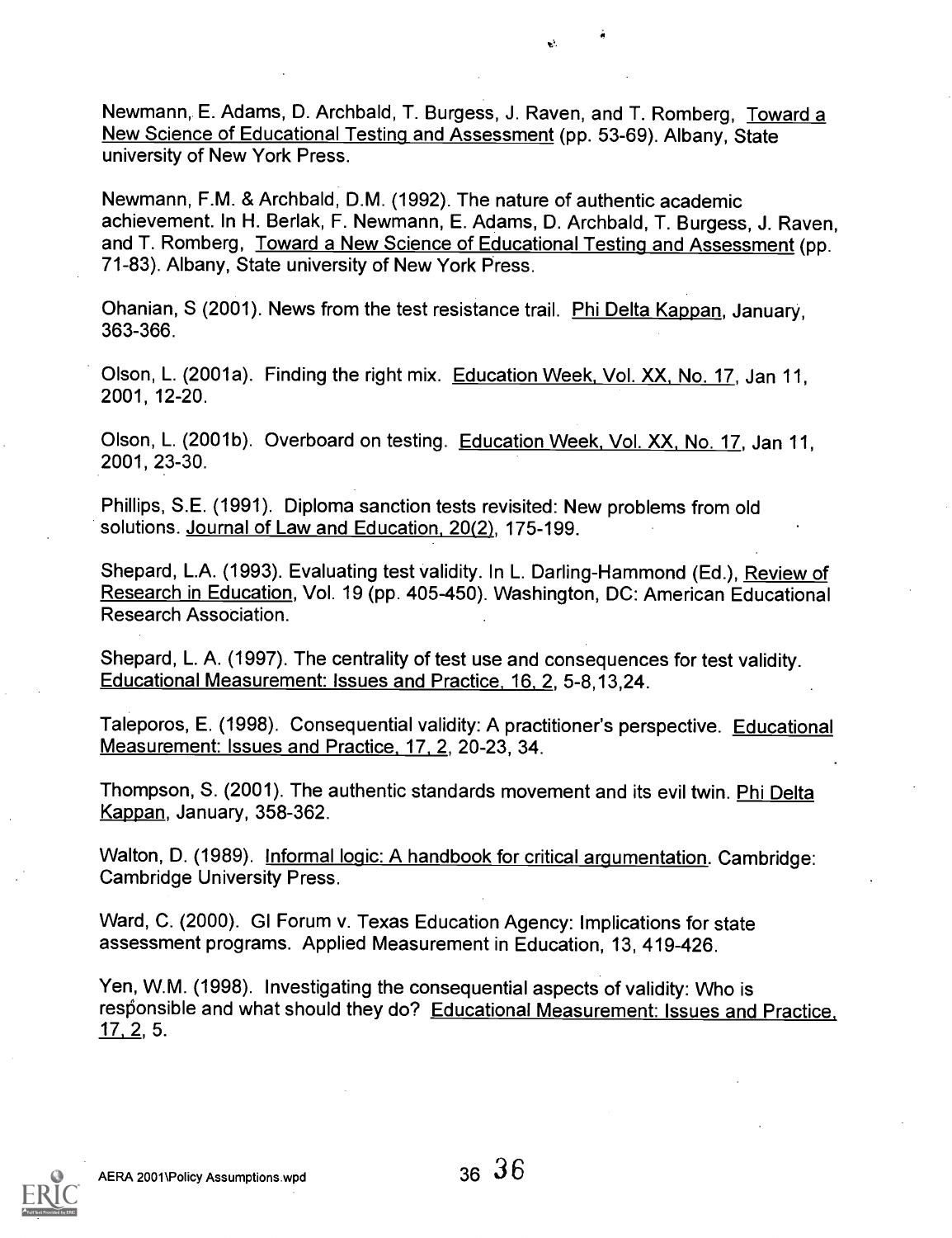

#### U.S. Department of Education



Office of Educational Research and Improvement (OERI) National Library of Education (NLE) Educational Resources Information Center (ERIC)

# REPRODUCTION RELEASE

(Specific Document)

### I. DOCUMENT IDENTIFICATION:

| Title: THE ROLE OF POLICY ASSUMPTIONS IN VALIDATING |         |                                                                                          |  |
|-----------------------------------------------------|---------|------------------------------------------------------------------------------------------|--|
| HIGH-STAKES TESTING PROGRAMS                        |         |                                                                                          |  |
| Author(s): $MICHHEL$ KANE                           |         |                                                                                          |  |
| Corporate Source: IVW                               | MADISON | Publication Date:<br>$\left\{\begin{matrix} \text{Ap}/\text{aplace}\end{matrix}\right\}$ |  |

### II. REPRODUCTION RELEASE:

In order to disseminate as widely as possible timely and significant materials of interest to the educational community, documents announced in the monthly abstract journal of the ERIC system, Resources in Education (RIE), are usually made available to users in microfiche, reproduced paper copy, and electronic media, and sold through the ERIC Document Reproduction Service (EDRS). Credit is given to the source of each document, and, if reproduction release is granted, one of the following notices is affixed to the document.

If permission is granted to reproduce and disseminate the identified document, please CHECK ONE of the following three options and sign at the bottom of the page.

| The sample sticker shown below will be<br>affixed to all Level 1 documents                                                                                       | The sample sticker shown below will be<br>affixed to all Level 2A documents                                                                                                                                                                                                                                                                                                                                                       | The sample sticker shown below will be<br>affixed to all Level 2B documents                        |  |
|------------------------------------------------------------------------------------------------------------------------------------------------------------------|-----------------------------------------------------------------------------------------------------------------------------------------------------------------------------------------------------------------------------------------------------------------------------------------------------------------------------------------------------------------------------------------------------------------------------------|----------------------------------------------------------------------------------------------------|--|
| PERMISSION TO REPRODUCE AND<br>DISSEMINATE THIS MATERIAL HAS<br><b>BEEN GRANTED BY</b>                                                                           | PERMISSION TO REPRODUCE AND<br>DISSEMINATE THIS MATERIAL IN<br>MICROFICHE, AND IN ELECTRONIC MEDIA<br>FOR ERIC COLLECTION SUBSCRIBERS ONLY.<br>HAS BEEN GRANTED BY                                                                                                                                                                                                                                                                | PERMISSION TO REPRODUCE AND<br>DISSEMINATE THIS MATERIAL IN<br>MICROFICHE ONLY HAS BEEN GRANTED BY |  |
|                                                                                                                                                                  |                                                                                                                                                                                                                                                                                                                                                                                                                                   |                                                                                                    |  |
| TO THE EDUCATIONAL RESOURCES<br><b>INFORMATION CENTER (ERIC)</b>                                                                                                 | TO THE EDUCATIONAL RESOURCES<br>INFORMATION CENTER (ERIC)<br>2A                                                                                                                                                                                                                                                                                                                                                                   | TO THE EDUCATIONAL RESOURCES<br>INFORMATION CENTER (ERIC)<br>2B                                    |  |
|                                                                                                                                                                  |                                                                                                                                                                                                                                                                                                                                                                                                                                   |                                                                                                    |  |
| Level 1                                                                                                                                                          | Level 2A                                                                                                                                                                                                                                                                                                                                                                                                                          | Level 2B                                                                                           |  |
|                                                                                                                                                                  |                                                                                                                                                                                                                                                                                                                                                                                                                                   |                                                                                                    |  |
| Check here for Level 1 release, permitting<br>reproduction and dissemination in microfiche or other<br>ERIC archival media (e.g., electronic) and paper<br>COPY. | Check here for Level 2A release, permitting<br>reproduction and dissemination in microfiche and in<br>electronic media for ERIC archival collection<br>subscribers only                                                                                                                                                                                                                                                           | Check here for Level 2B release, permitting<br>reproduction and dissemination in microfiche only   |  |
|                                                                                                                                                                  | Documents will be processed as indicated provided reproduction quality permits.                                                                                                                                                                                                                                                                                                                                                   |                                                                                                    |  |
|                                                                                                                                                                  | If permission to reproduce is granted, but no box is checked, documents will be processed at Level 1.                                                                                                                                                                                                                                                                                                                             |                                                                                                    |  |
| to satisfy information needs of educators in response to discrete inquiries.                                                                                     | I hereby grant to the Educational Resources Information Center (ERIC) nonexclusive permission to reproduce and disseminate this document<br>as indicated above. Reproduction from the ERIC microfiche or electronic media by persons other than ERIC employees and its system<br>contractors requires permission from the copyright holder. Exception is made for non-profit reproduction by libraries and other service agencies |                                                                                                    |  |
| Signatura:<br>Sign                                                                                                                                               | Printed Name/Position/Title:                                                                                                                                                                                                                                                                                                                                                                                                      |                                                                                                    |  |
| Organization/Address:                                                                                                                                            |                                                                                                                                                                                                                                                                                                                                                                                                                                   |                                                                                                    |  |
| here, $\rightarrow$<br>nlease                                                                                                                                    | Telephone<br>(COS)<br>'S CONSIN MADSON<br><u>I 53706</u>                                                                                                                                                                                                                                                                                                                                                                          | $\mathcal{L}$<br>$265 - 289$<br>E-Mail Address:<br>KANFOFDUCATION<br>Date:                         |  |